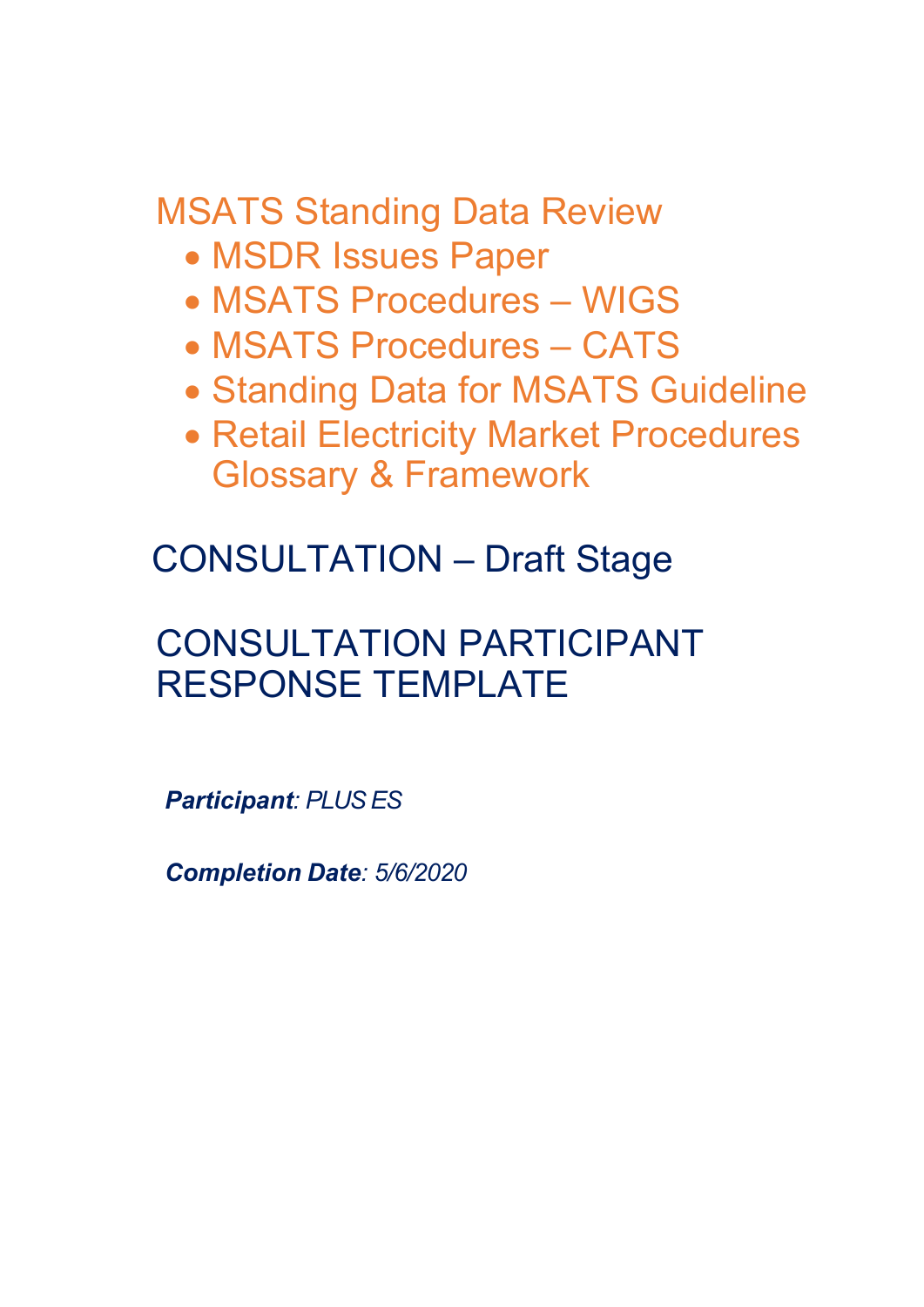# **Table of Contents**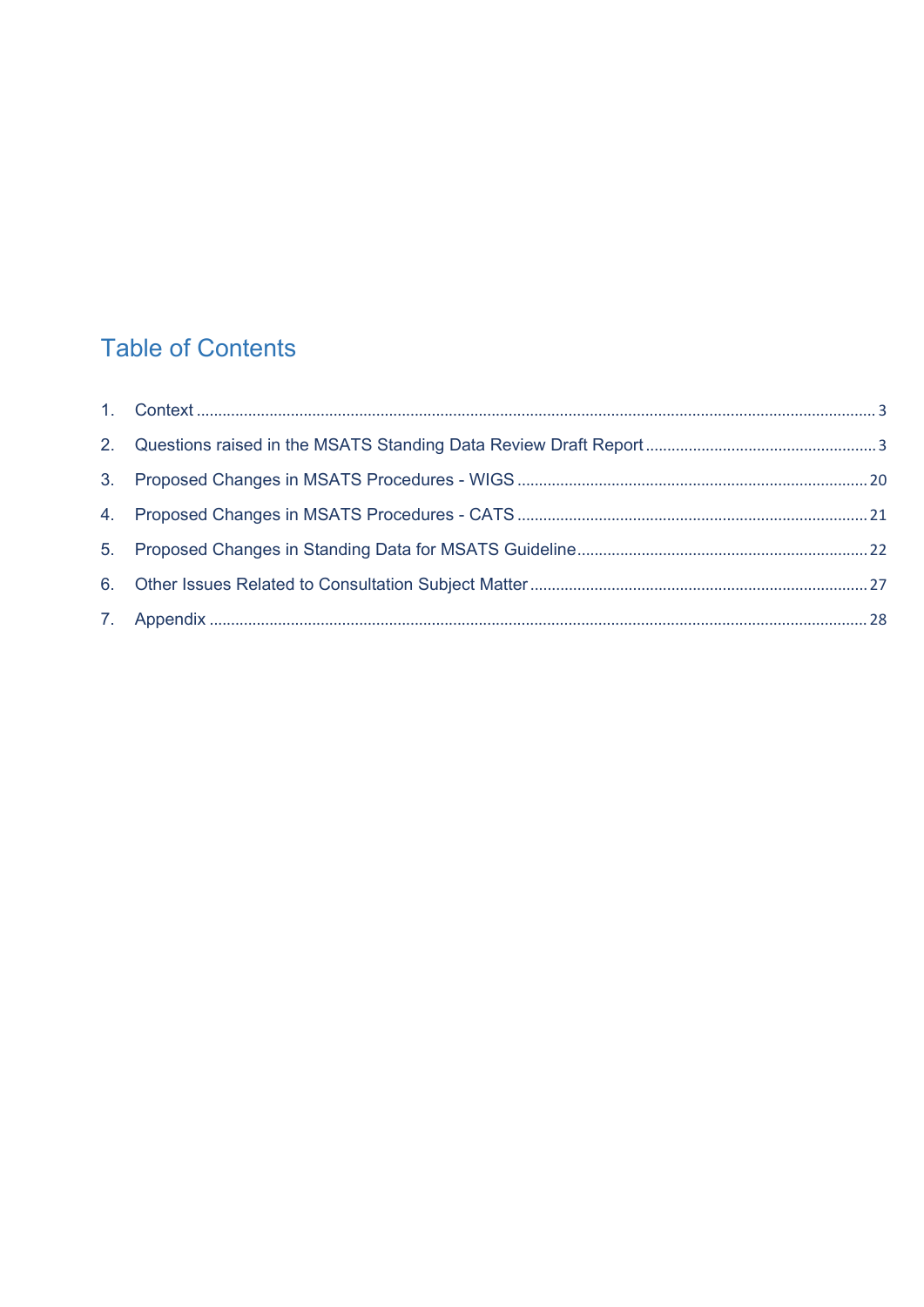# **1. Context**

This template is to assist stakeholders in giving feedback to the questions raised in the Draft Report about the proposed changes to the MSATS Standing Data.

# **2. Questions raised in the MSATS Standing Data Review Draft Report**

#### **2.1Material Issues**

<span id="page-2-1"></span><span id="page-2-0"></span>

| <b>Information</b> | <b>Questio</b> | <b>Question</b>                                              | <b>Participant Comments</b>                            |
|--------------------|----------------|--------------------------------------------------------------|--------------------------------------------------------|
| Category           | n No.          |                                                              |                                                        |
| Type 4a            | 1.             | What are the key issues for AEMO to consider in working with | PLUS ES identifies the following key issues:           |
| Metering           |                | stakeholders to explore with the AEMC the potential benefits | MC has the obligation to maintain the<br>$\bullet$     |
| Installation       |                | of enhanced access to exception information?                 | information of customer refusal and ensure             |
| (MRAM) Reason      |                |                                                              | that a metering installation is enabled with           |
|                    |                |                                                              | communications. However, they are not the              |
|                    |                |                                                              | participants who have the customer                     |
|                    |                |                                                              | relationship, interaction and knowledge of             |
|                    |                |                                                              | customer movements (move in/move out).                 |
|                    |                |                                                              | A FRMP may not have the visibility to the<br>$\bullet$ |
|                    |                |                                                              | reason why the site is an MRAM, but they               |
|                    |                |                                                              | do have the customer relationship,                     |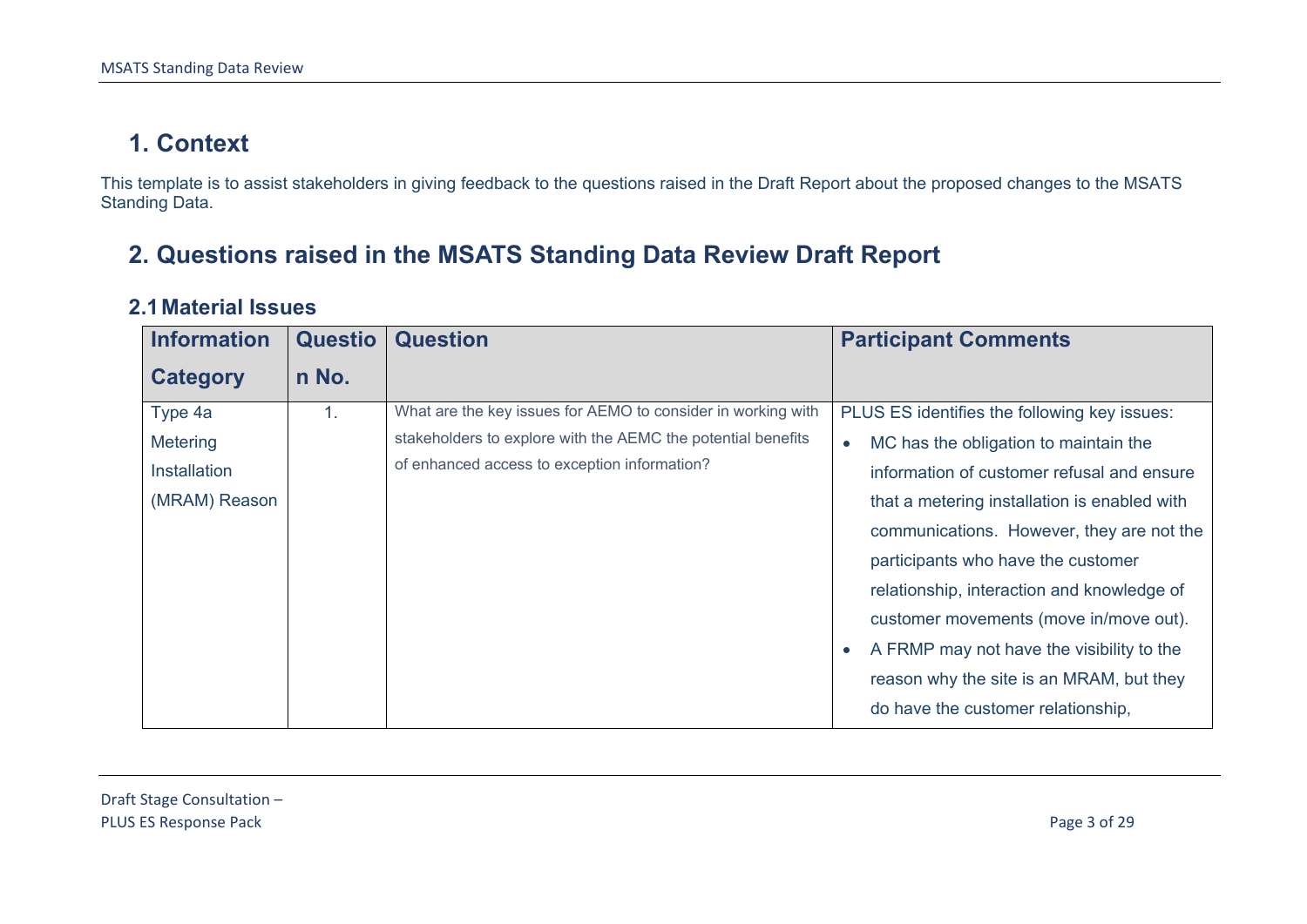| <b>Information</b>                                                   | <b>Questio</b> | <b>Question</b>                                                                                                                                                                                                                                                              | <b>Participant Comments</b>                                                                                                                                                                                                                                                                                                                                                                                                                                                                                       |
|----------------------------------------------------------------------|----------------|------------------------------------------------------------------------------------------------------------------------------------------------------------------------------------------------------------------------------------------------------------------------------|-------------------------------------------------------------------------------------------------------------------------------------------------------------------------------------------------------------------------------------------------------------------------------------------------------------------------------------------------------------------------------------------------------------------------------------------------------------------------------------------------------------------|
| <b>Category</b>                                                      | n No.          |                                                                                                                                                                                                                                                                              |                                                                                                                                                                                                                                                                                                                                                                                                                                                                                                                   |
|                                                                      |                |                                                                                                                                                                                                                                                                              | interaction and knowledge of customer<br>movements (move in/move out).<br>Enhanced access to this information would<br>enable the FRMP or the MC to reinstate<br>communications to a metering installation<br>once the customer who provided the refusal<br>moved out.<br>MRAM meters add burden on all parties<br>involved (the MC/MP, FRMP and<br>customer), to collect the data and manage<br>the metering installation; i.e. increased<br>costs, process efficiency challenges,<br>resourcing and compliance. |
| <b>Metering</b><br>Installation<br><b>Transformer</b><br>Information | 2.             | In the cases where transformers have dual secondary<br>windings or more (500kV: 110V: 110V), how would<br>participants prefer to see those represented in the<br>enumerated list for VT Ratio, keeping in mind that a<br>transformer can have up to five secondary windings? | PLUS ES does support the premise of the<br>question in the first place. Additional secondary<br>windings on a VT do not have any relevance<br>unless they are associated with market<br>metering – and typically they are not.                                                                                                                                                                                                                                                                                    |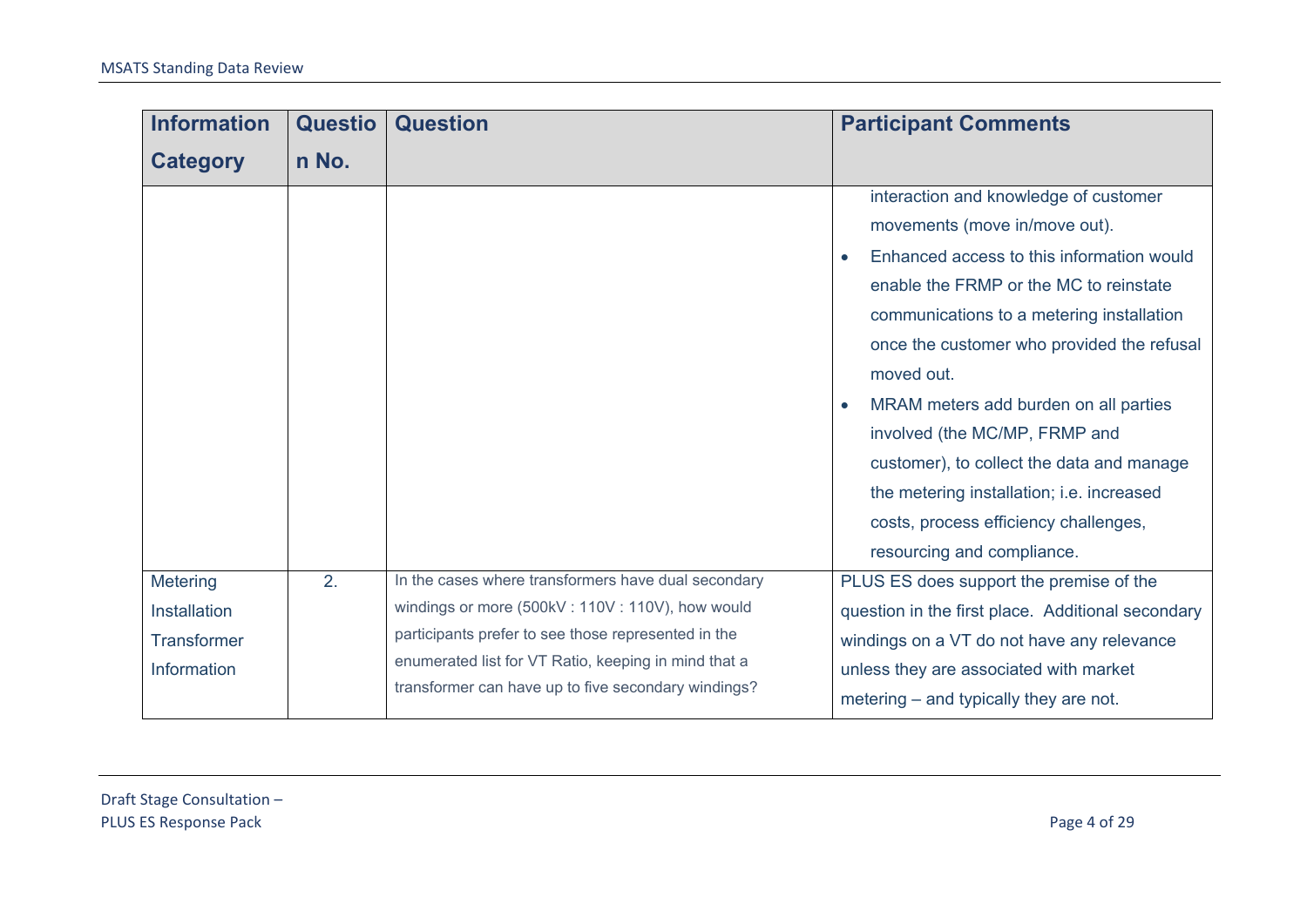| <b>Information</b> | <b>Questio</b> | <b>Question</b> | <b>Participant Comments</b>                        |
|--------------------|----------------|-----------------|----------------------------------------------------|
| <b>Category</b>    | n No.          |                 |                                                    |
|                    |                |                 | This also illustrates the shortcoming of trying to |
|                    |                |                 | model asset management features in a Market        |
|                    |                |                 | <b>Settlement And Transfer Solutions (MSATS)</b>   |
|                    |                |                 | system, which is not designed for this purpose.    |
|                    |                |                 | There are interrelationships between CT's, VT's    |
|                    |                |                 | and the rest of the metering installation that     |
|                    |                |                 | need to be maintained by the MP and MC.            |
|                    |                |                 | Trying to reflect some of this in MSATS            |
|                    |                |                 | becomes a burden without a benefit.                |
|                    |                |                 | PLUS ES maintains that such information            |
|                    |                |                 | should be abstracted up to a level that is         |
|                    |                |                 | relevant for the MSATS role of managing            |
|                    |                |                 | market transaction and administration. As per      |
|                    |                |                 | previously provided example, maintaining a         |
|                    |                |                 | simpler identifier for the configuration of a site |
|                    |                |                 | being WC, or LVCT or HV would be more              |
|                    |                |                 | effective. This is relevant to all parties and     |
|                    |                |                 | would be more accurately and easily                |
|                    |                |                 | maintained                                         |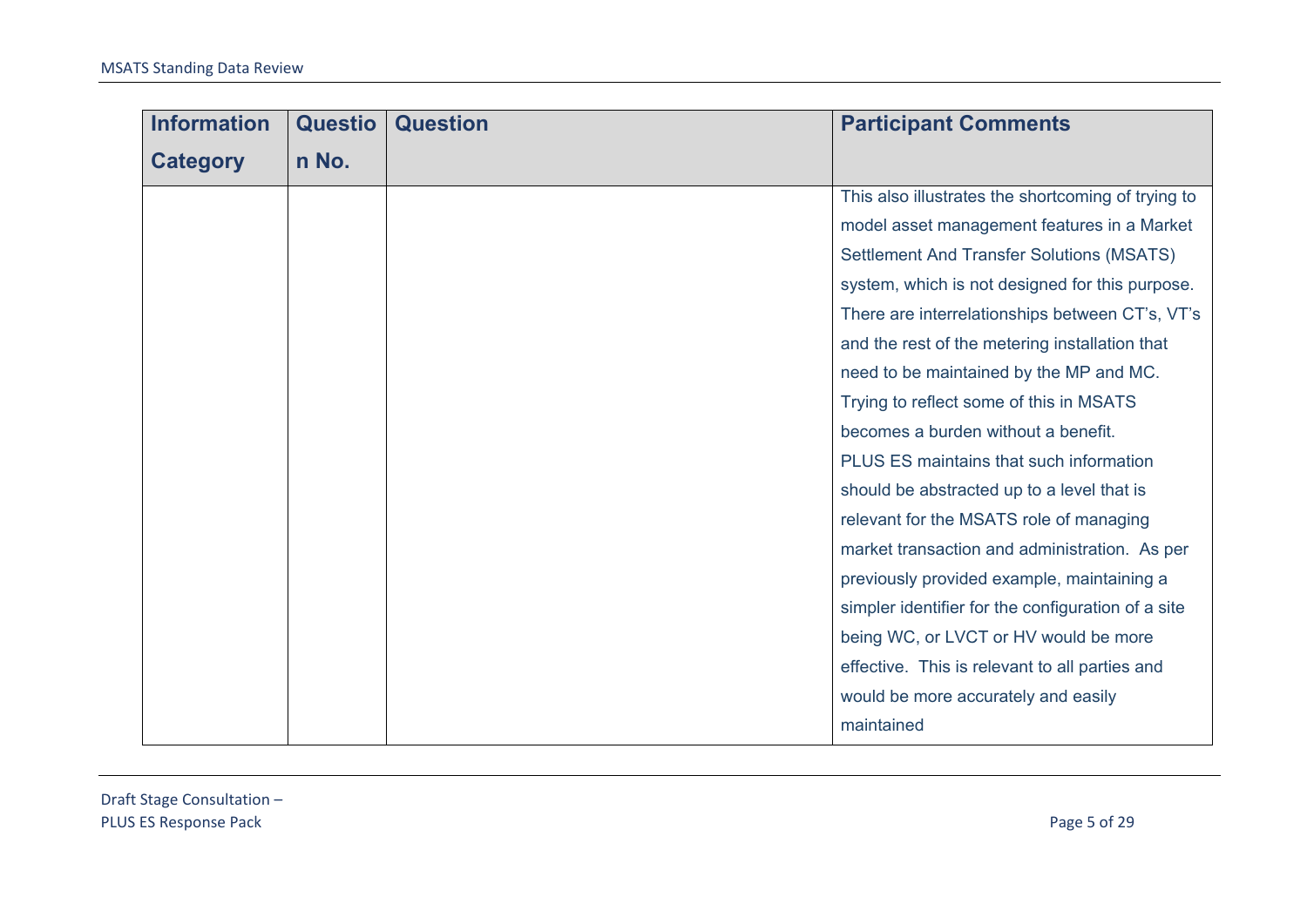| <b>Information</b> | <b>Questio</b> | <b>Question</b>                                             | <b>Participant Comments</b>                           |
|--------------------|----------------|-------------------------------------------------------------|-------------------------------------------------------|
| <b>Category</b>    | n No.          |                                                             |                                                       |
| <b>Shared Fuse</b> | 3.             | Through what mechanism can a MC or MP communicate with      | PLUS ES believes there are a few mechanisms           |
| <b>Details</b>     |                | an LNSP to instigate shared isolation point status changes? | available to instigate shared isolation point         |
|                    |                |                                                             | status changes. Without understanding the             |
|                    |                |                                                             | procedure, hard to conclude on one. i.e.              |
|                    |                |                                                             | <b>Identification</b> of the shared isolation point - |
|                    |                |                                                             | The identification of a shared fuse can be            |
|                    |                |                                                             | determined by the LNSP or metering                    |
|                    |                |                                                             | participant. There are currently a few                |
|                    |                |                                                             | mechanisms which the LNSP may be informed             |
|                    |                |                                                             | about a shared fuse pertaining to a metering          |
|                    |                |                                                             | installation                                          |
|                    |                |                                                             | a retailer informing the LNSP of a Temp<br>$\bullet$  |
|                    |                |                                                             | isolation via a B2B SO (the MP potentially            |
|                    |                |                                                             | advising the retailer of the identified               |
|                    |                |                                                             | isolation point) or other B2B mechanisms.             |
|                    |                |                                                             | an agreement of off market communications             |
|                    |                |                                                             | i.e. emails                                           |
|                    |                |                                                             | Status change/update:                                 |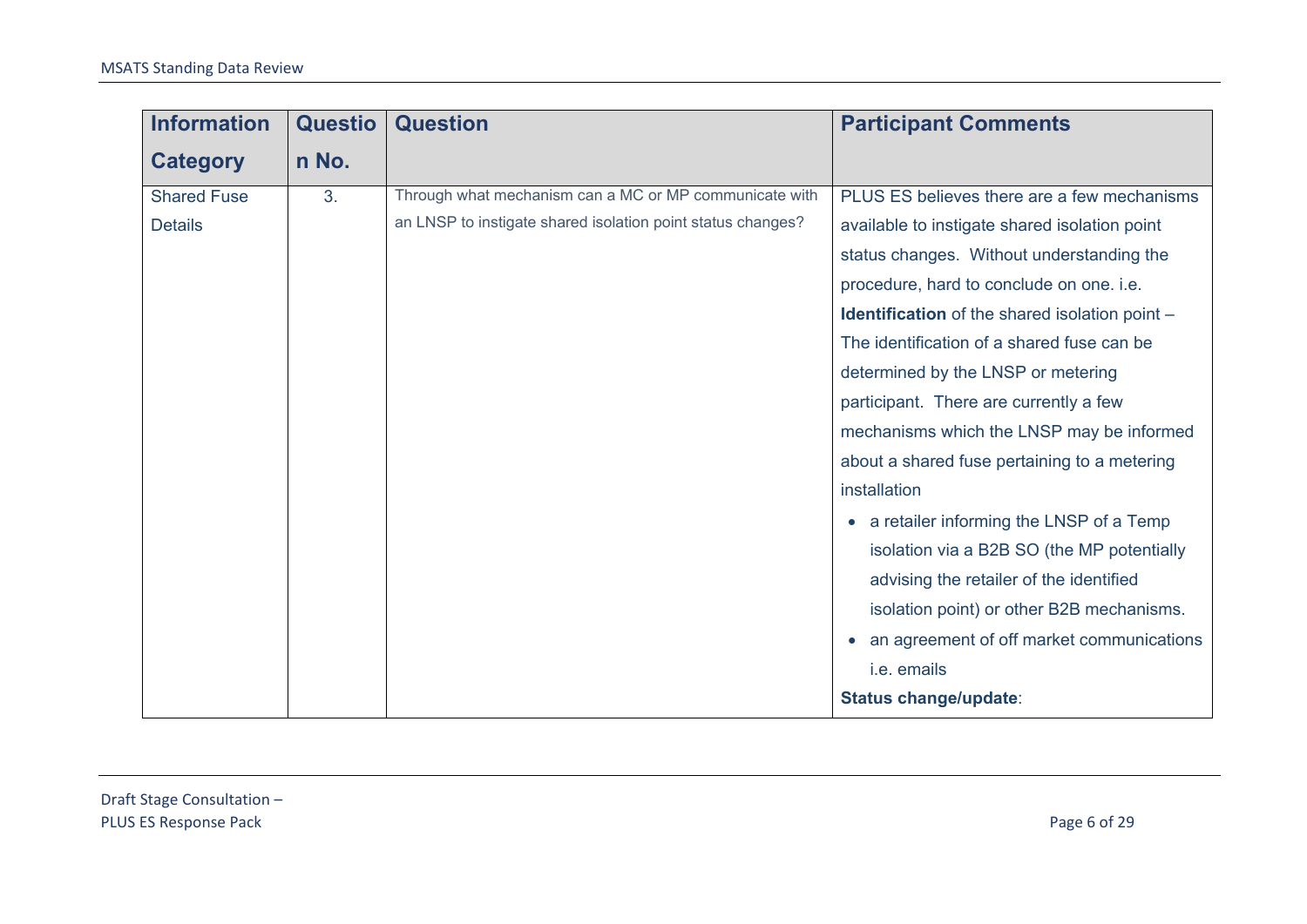| <b>Information</b> | <b>Questio</b> | <b>Question</b> |           | <b>Participant Comments</b>                  |
|--------------------|----------------|-----------------|-----------|----------------------------------------------|
| <b>Category</b>    | n No.          |                 |           |                                              |
|                    |                |                 | $\bullet$ | The most efficient way could be a field in a |
|                    |                |                 |           | CR sent to the Market when updating          |
|                    |                |                 |           | metering installation information. This      |
|                    |                |                 |           | would remove the dependency of the LNSP      |
|                    |                |                 |           | to be the 'middleman'/ administrator for an  |
|                    |                |                 |           | activity which more than likely was          |
|                    |                |                 |           | undertaken by the MP/MC. It would also       |
|                    |                |                 |           | align in principal with other updates in     |
|                    |                |                 |           | <b>MSATS.</b>                                |
|                    |                |                 |           | Furthermore, with respect to the proposal,   |
|                    |                |                 | $\circ$   | the 'Party to Provide' column must be        |
|                    |                |                 |           | updated to LNSP/MPB in the Standing          |
|                    |                |                 |           | Data for MSATS doc                           |
|                    |                |                 | $\circ$   | Updates to the CATS for the                  |
|                    |                |                 |           | recommended CR which would allow             |
|                    |                |                 |           | an MP to update and                          |
|                    |                |                 | $\circ$   | procedures developed to clearly              |
|                    |                |                 |           | articulate the activities and the            |
|                    |                |                 |           | responsible parties.                         |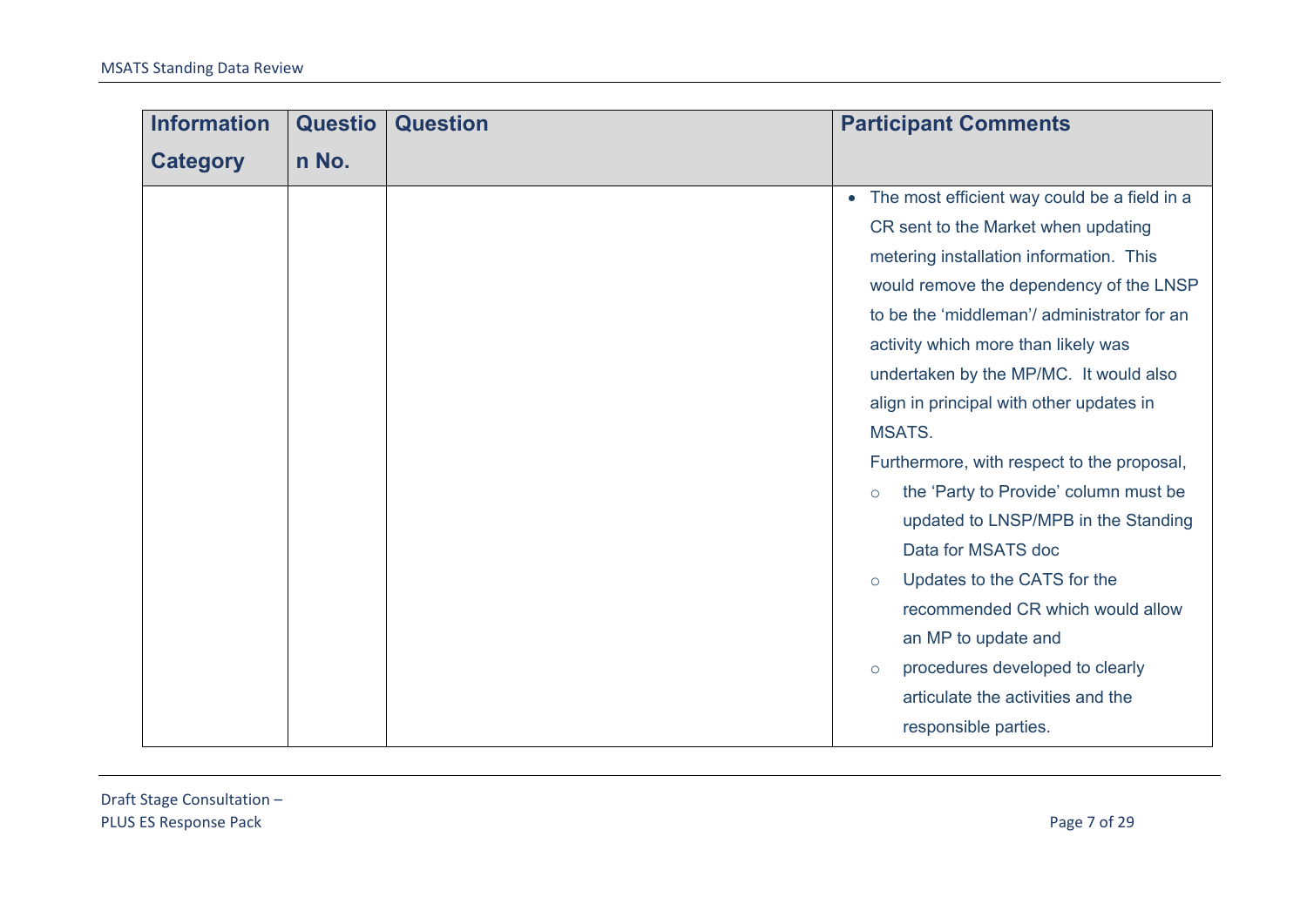| <b>Information</b> | <b>Questio</b> | <b>Question</b>                                              | <b>Participant Comments</b>                      |
|--------------------|----------------|--------------------------------------------------------------|--------------------------------------------------|
| <b>Category</b>    | n No.          |                                                              |                                                  |
| <b>GPS</b>         | 4.             | Please explain the benefits for expanding the GPS            | GPS is only relevant and useful when the         |
| Coordinates        |                | coordinates field to cover all NMIs given this would be a    | already available geographic references cannot   |
|                    |                | significant cost? For example, some multi-floor buildings    | easily determine the metering location. In most  |
|                    |                | would have the same GPS coordinates, so you may also         | cases, the address details are rich enough to    |
|                    |                | need to have elevation for which floor (assuming             | find the meter.                                  |
|                    |                | metering on each unit)?                                      | Mandatory GPS co-ordinates for all metering is   |
|                    |                |                                                              | a nice to have and only for a small volume of    |
|                    |                |                                                              | the metering population will it deliver the      |
|                    |                |                                                              | perceived benefits.                              |
|                    | 5.             | AEMO has applied the definition of rural using the           | PLUS ES has no alternate proposal to this but    |
|                    |                | 'Designated regional area postcodes' to gain                 | does not support Designated regional area        |
|                    |                | consistency in approach, however feedback indicates a        | postcodes either.                                |
|                    |                | mixed response to this option. Is there an alternate NEM     | For example, a major town could potentially fall |
|                    |                | wide definition that can be applied across the NEM?          | into the designated regional area postcode. The  |
|                    |                | AEMO notes, for example, in Queensland NMIs are              | built-up zone of such postcodes wouldn't         |
|                    |                | required to be classified as urban, short rural and long     | generally present challenges in locating a       |
|                    |                | rural for Guaranteed Service Levels. Is there something      | meter.                                           |
|                    |                | similar to this in other jurisdictions and can it be applied | It is not consistent enough to utilise a fixed   |
|                    |                | there?                                                       | definition for address characteristics to        |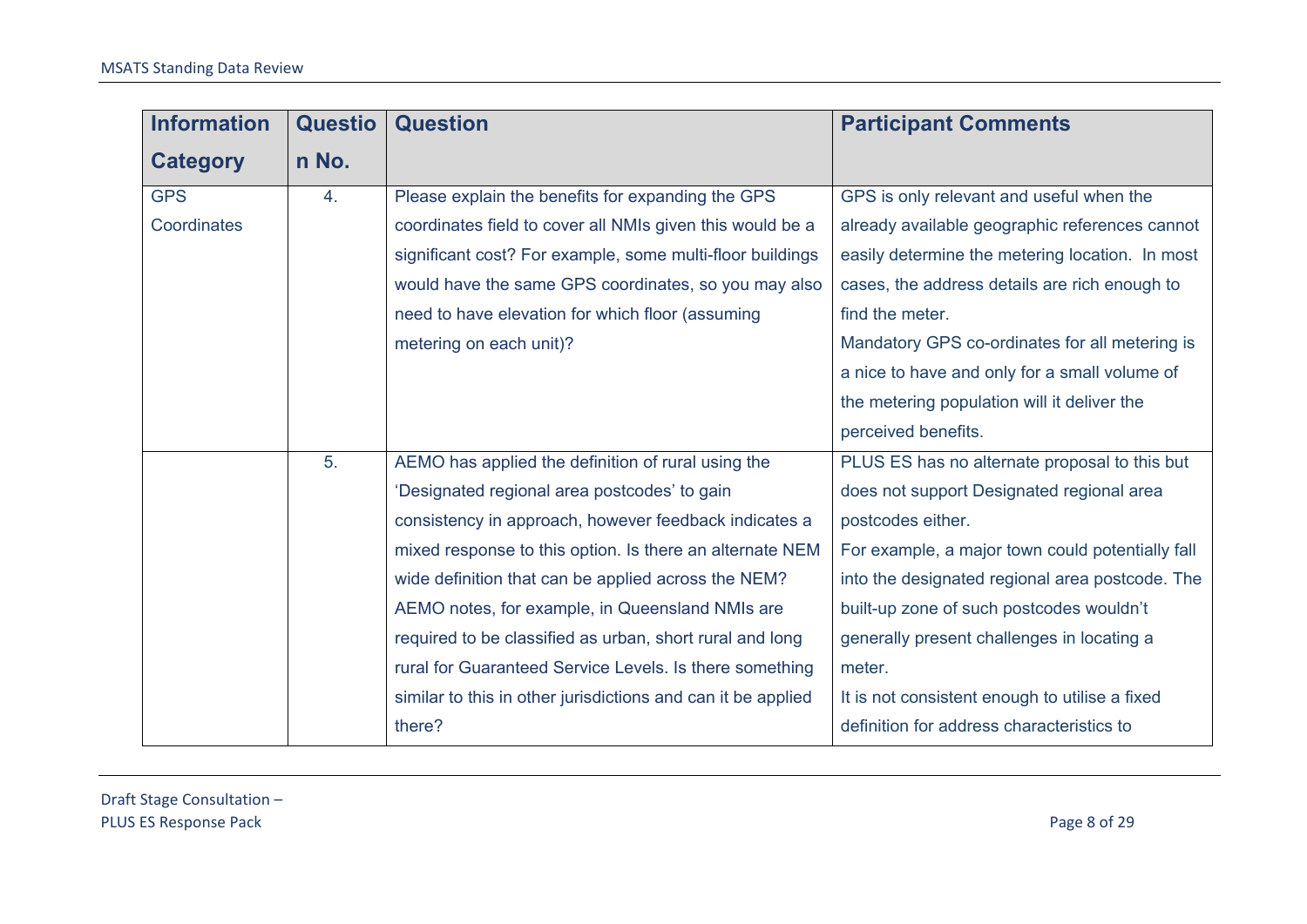| <b>Information</b> | <b>Questio</b> | <b>Question</b>                                      | <b>Participant Comments</b>                       |
|--------------------|----------------|------------------------------------------------------|---------------------------------------------------|
| <b>Category</b>    | n No.          |                                                      |                                                   |
|                    |                |                                                      | determine when GPS coordinates are                |
|                    |                |                                                      | mandated. This alone will not holistically meet   |
|                    |                |                                                      | the objective which GPS co-ordinates are trying   |
|                    |                |                                                      | to solve.                                         |
|                    | 6.             | Do you agree with AEMO proposal? If yes, why? If no, | PLUS ES does not agree with AEMO's proposal       |
|                    |                | why not? Please provide reasons.                     | for the reasons identified in Q4 & 5 and the      |
|                    |                |                                                      | below.                                            |
|                    |                |                                                      | The cost benefit analysis of the mandatory        |
|                    |                |                                                      | provision of GPS co-ordinates for all metering is |
|                    |                |                                                      | questioned. This exercise will be very costly     |
|                    |                |                                                      | and deliver limited benefits.                     |
|                    |                |                                                      | GPS is only relevant and useful when the          |
|                    |                |                                                      | already available geographic references cannot    |
|                    |                |                                                      | easily determine the metering location. In most   |
|                    |                |                                                      | cases, the address details are rich enough to     |
|                    |                |                                                      | find the meter.                                   |
|                    |                |                                                      | <b>Manually read meters: It is incorrect to</b>   |
|                    |                |                                                      | consider that collecting GPS data as part of      |
|                    |                |                                                      | meter reading as reasonable, because meter        |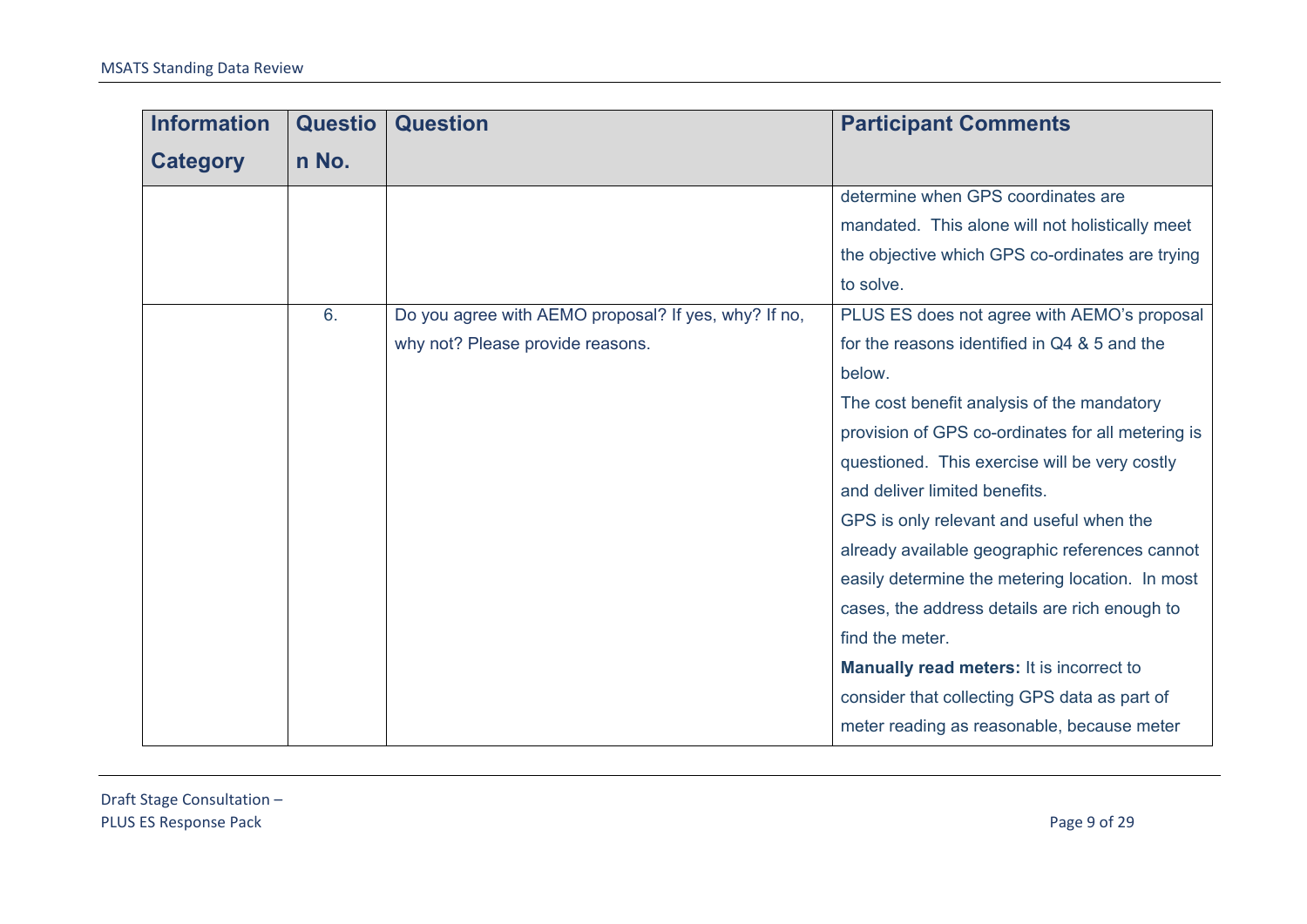| <b>Information</b> | <b>Questio</b> | <b>Question</b> | <b>Participant Comments</b>                             |
|--------------------|----------------|-----------------|---------------------------------------------------------|
| <b>Category</b>    | n No.          |                 |                                                         |
|                    |                |                 | reading cost is already optimised to a minimum.         |
|                    |                |                 | Any additional logistical tools and resourcing to       |
|                    |                |                 | collect GPS coordinates would cause a                   |
|                    |                |                 | significant cost increase with little benefit.          |
|                    |                |                 | <b>Rural sites:</b> Irrespective of how the rural sites |
|                    |                |                 | are defined it will still require additional            |
|                    |                |                 | resourcing and costs:                                   |
|                    |                |                 | additional complex system logic<br>$\bullet$            |
|                    |                |                 | field resourcing in potentially sparsely<br>$\bullet$   |
|                    |                |                 | populated areas to record GPS co-                       |
|                    |                |                 | ordinates for already exchanged                         |
|                    |                |                 | metering.                                               |
|                    |                |                 | PLUS ES proposes that GPS coordinates for               |
|                    |                |                 | existing remote read meters be mandated when            |
|                    |                |                 | the metering installation requires a field visit.       |
|                    |                |                 | For example,                                            |
|                    |                |                 | (a) after a metering installation is visited for        |
|                    |                |                 | other maintenance purposes; and                         |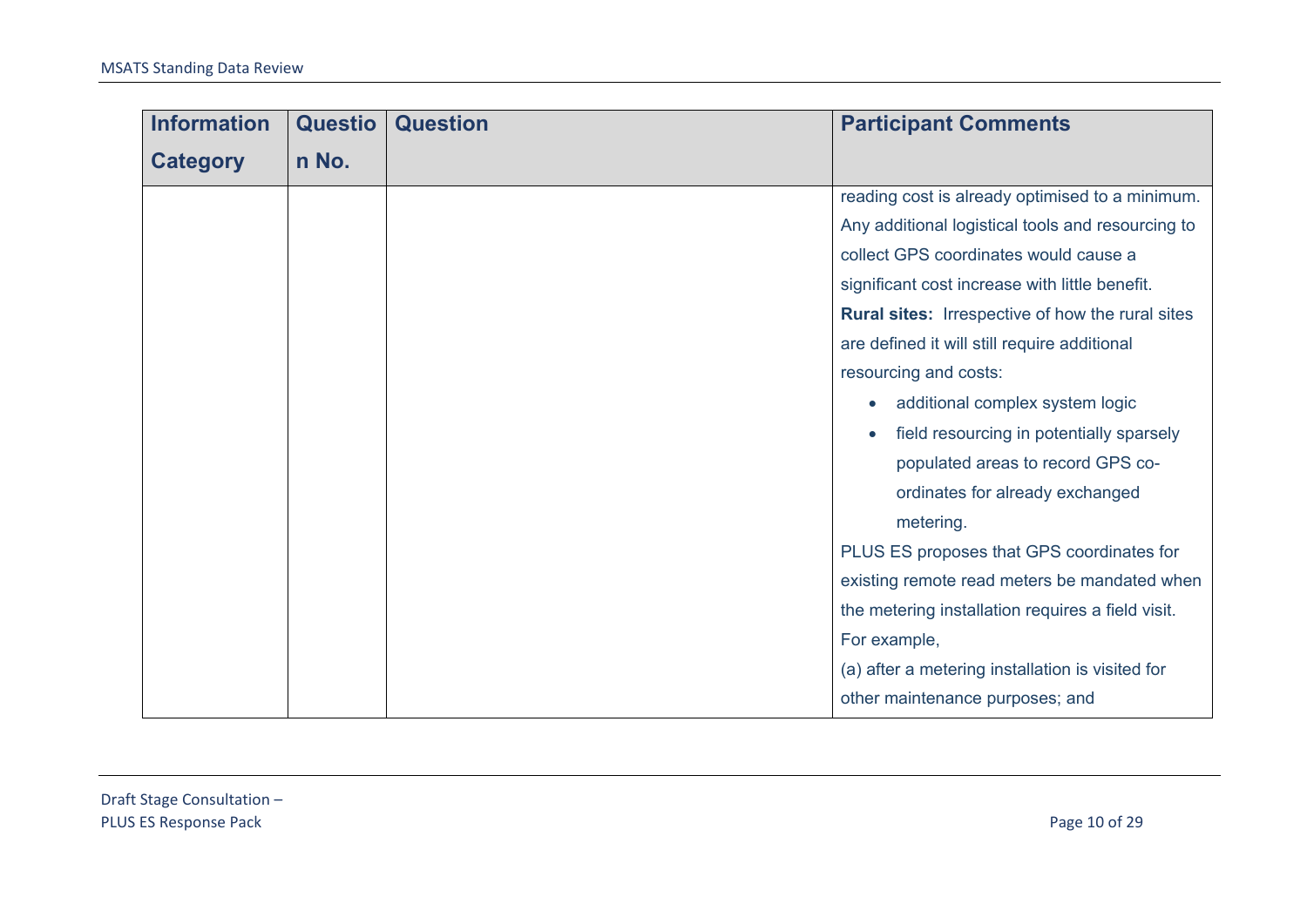| <b>Information</b> | <b>Questio</b> | <b>Question</b>                                           | <b>Participant Comments</b>                     |
|--------------------|----------------|-----------------------------------------------------------|-------------------------------------------------|
| <b>Category</b>    | n No.          |                                                           |                                                 |
|                    |                |                                                           | (b) metering installation – meter exchange or   |
|                    |                |                                                           | new connection.                                 |
|                    |                |                                                           | This would render the field required.           |
|                    |                |                                                           | This approach maintains the implementation      |
|                    |                |                                                           | cost to a reasonable level while maximising the |
|                    |                |                                                           | usefulness of the process.                      |
| <b>Network</b>     | 7 <sub>1</sub> | What uses do participants (retailers, networks and        | PLUS ES does not currently use the Network      |
| Additional         |                | metering parties) have for the Network Additional         | Additional field.                               |
| Information field  |                | Information field?                                        |                                                 |
|                    | 8.             | Are there other fields that may be suitable to apply this | Not sure without knowing the details maintained |
|                    |                | information? For example, Meter Location field with an    | in the Network Additional Information field.    |
|                    |                | increased character length available for the field.       | PLUS ES wants to ensure in the scenario that    |
|                    |                |                                                           | there is another field suitable to apply the    |
|                    |                |                                                           | Network Additional Information, one participant |
|                    |                |                                                           | should not be able to overwrite the details     |
|                    |                |                                                           | added by another. I.e. MP's details are         |
|                    |                |                                                           | maintained, if a LNSP adds details to the same  |
|                    |                |                                                           | field and vice versa.                           |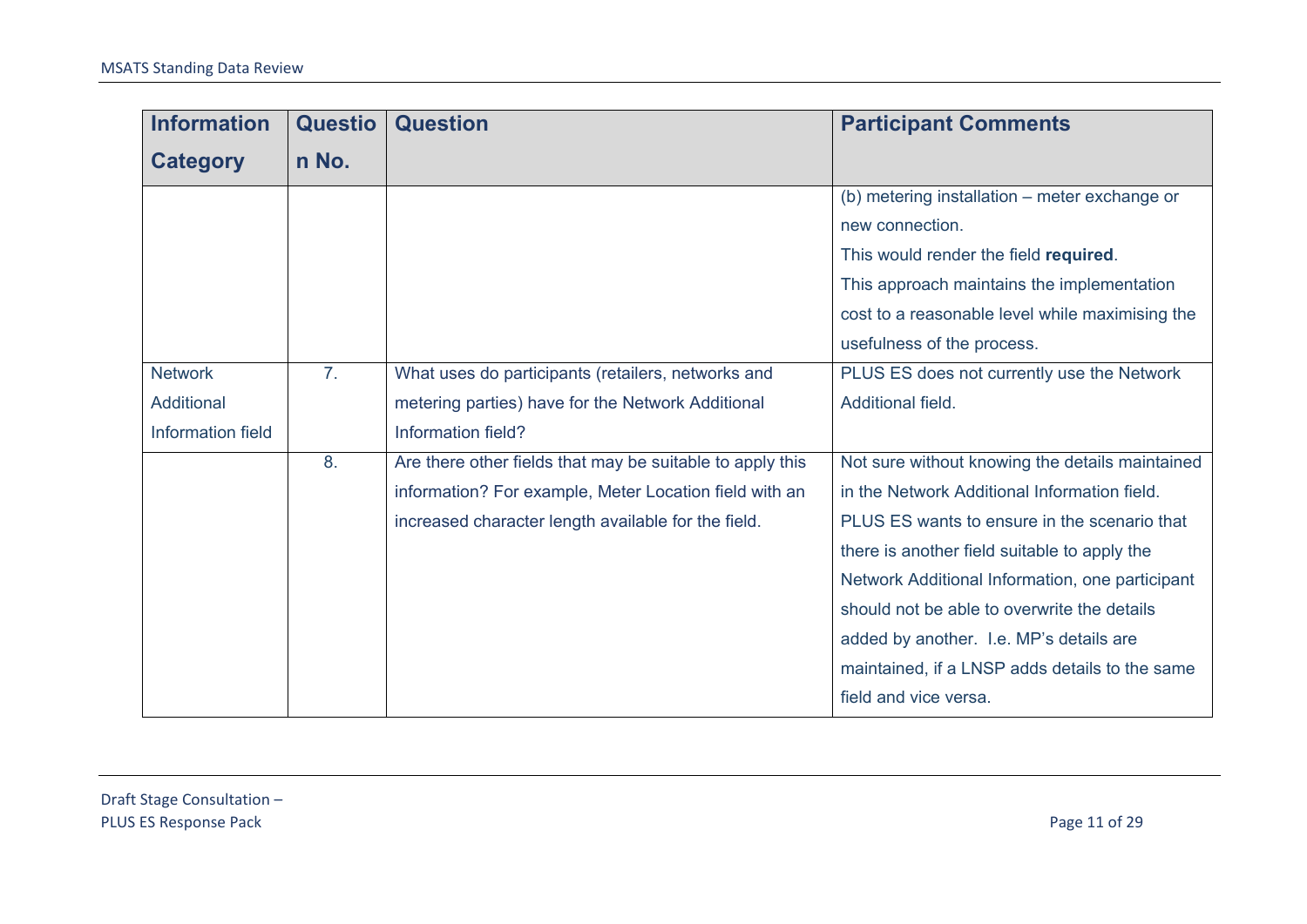| Information   Questio   Question |       |                                                                          | <b>Participant Comments</b> |
|----------------------------------|-------|--------------------------------------------------------------------------|-----------------------------|
| Category                         | n No. |                                                                          |                             |
|                                  | 9.    | Do you agree with retaining the Network Additional<br>Information field? | PLUS ES has no comment.     |

#### **2.2Data Transition**

| <b>Information</b><br><b>Category</b>                  | <b>Questio</b><br>n No. | <b>Question</b>                                                                                 | <b>Participant Comments</b>                                                                                                                                                                                                                                                                                        |
|--------------------------------------------------------|-------------------------|-------------------------------------------------------------------------------------------------|--------------------------------------------------------------------------------------------------------------------------------------------------------------------------------------------------------------------------------------------------------------------------------------------------------------------|
| <b>Scenarios</b>                                       | 10.                     | For Removed fields, would you prefer Option 1 (retain<br>history) or Option 2 (remove history)? | PLUS ES prefers option 2 for removed fields.<br>No benefit in retaining fields where the<br>data will become obsolete due to the<br>inability to update.<br>Fields are being removed as they are<br>not currently populated, or the majority<br>of participants have agreed to remove<br>as they do not add value. |
| Scenario 2: Add<br>a new field<br>(Proposed<br>Fields) | 11.                     | For Added fields, would you prefer Option 1, 2a, 2b, 2c,<br>3, 4 or 5?                          | Option 4: see appendix for preferred method.                                                                                                                                                                                                                                                                       |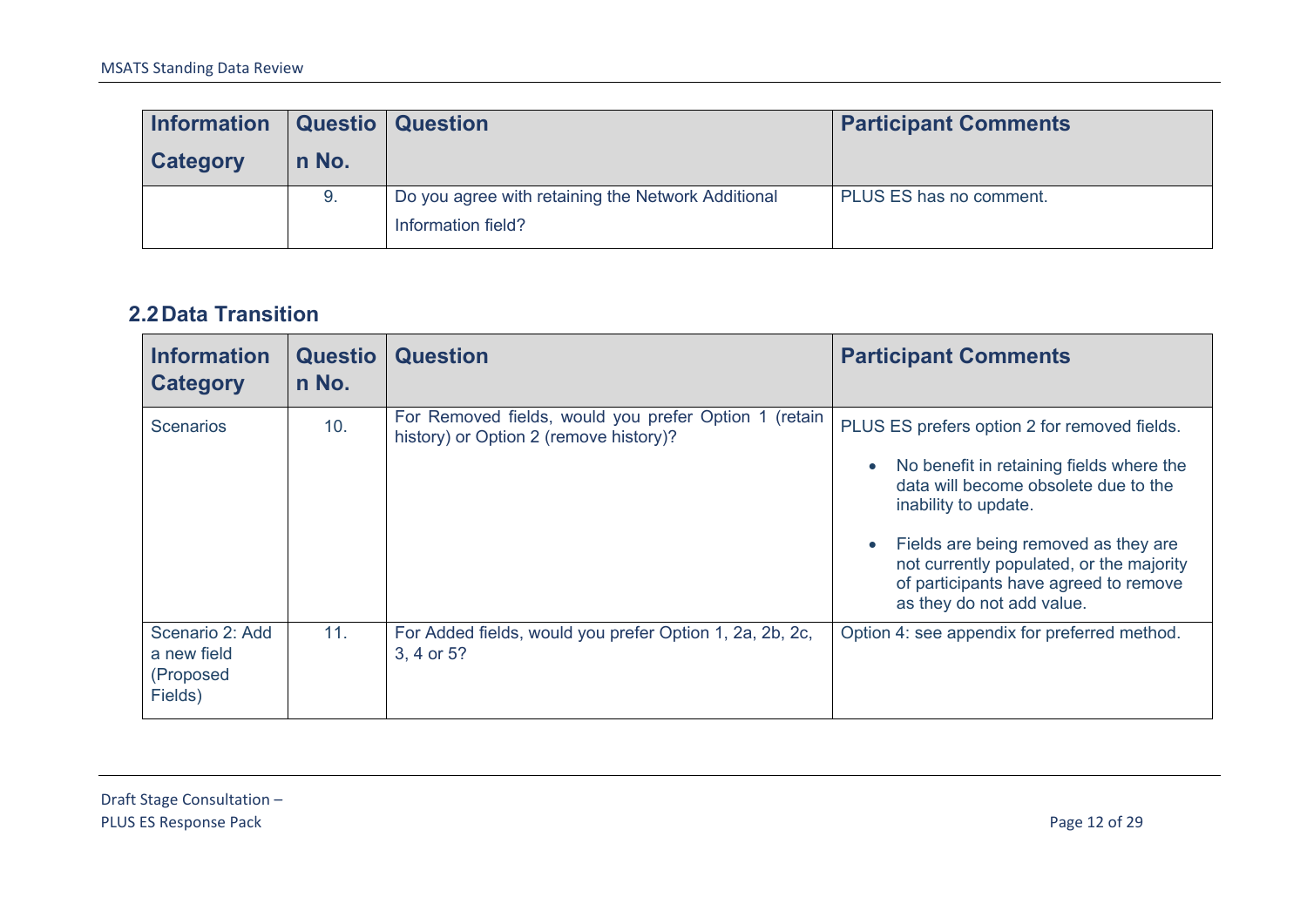| <b>Information</b><br><b>Category</b>                   | <b>Questio</b><br>n No. | <b>Question</b>                                                                                    | <b>Participant Comments</b>                                       |
|---------------------------------------------------------|-------------------------|----------------------------------------------------------------------------------------------------|-------------------------------------------------------------------|
|                                                         | 12.                     | If you choose Option 2a, please choose between i(a) or<br>i(b) and provide answers for ii.         | No comment                                                        |
|                                                         | 13.                     | If you choose Option 2b, please choose between i(a) or<br>i(b) and provide answers for ii and iii. | No comment                                                        |
|                                                         | 14.                     | If you choose Option 2c, please choose between for i(a)<br>or $i(b)$ .                             | No comment                                                        |
|                                                         | 15.                     | Do you have any further comment regarding the above?                                               | See comment in General Section                                    |
| Scenario 3:<br>Amend an<br>existing field (To<br>Amend) | 16.                     | For Amended fields, would you prefer Option 1, 2a, 2b,<br>3, 4 or 5?                               | Option 4:                                                         |
|                                                         | 17.                     | If you choose Option 2a, please choose between i(a) or<br>i(b) and provide answers for ii.         | No comment                                                        |
|                                                         | 18.                     | If you choose Option 2b, please choose between i(a) or<br>i(b) and provide answers for ii and iii. | No comment                                                        |
|                                                         | 19.                     | Please provide any further details required                                                        | PLUS ES notes that the method depends on<br>the field considered. |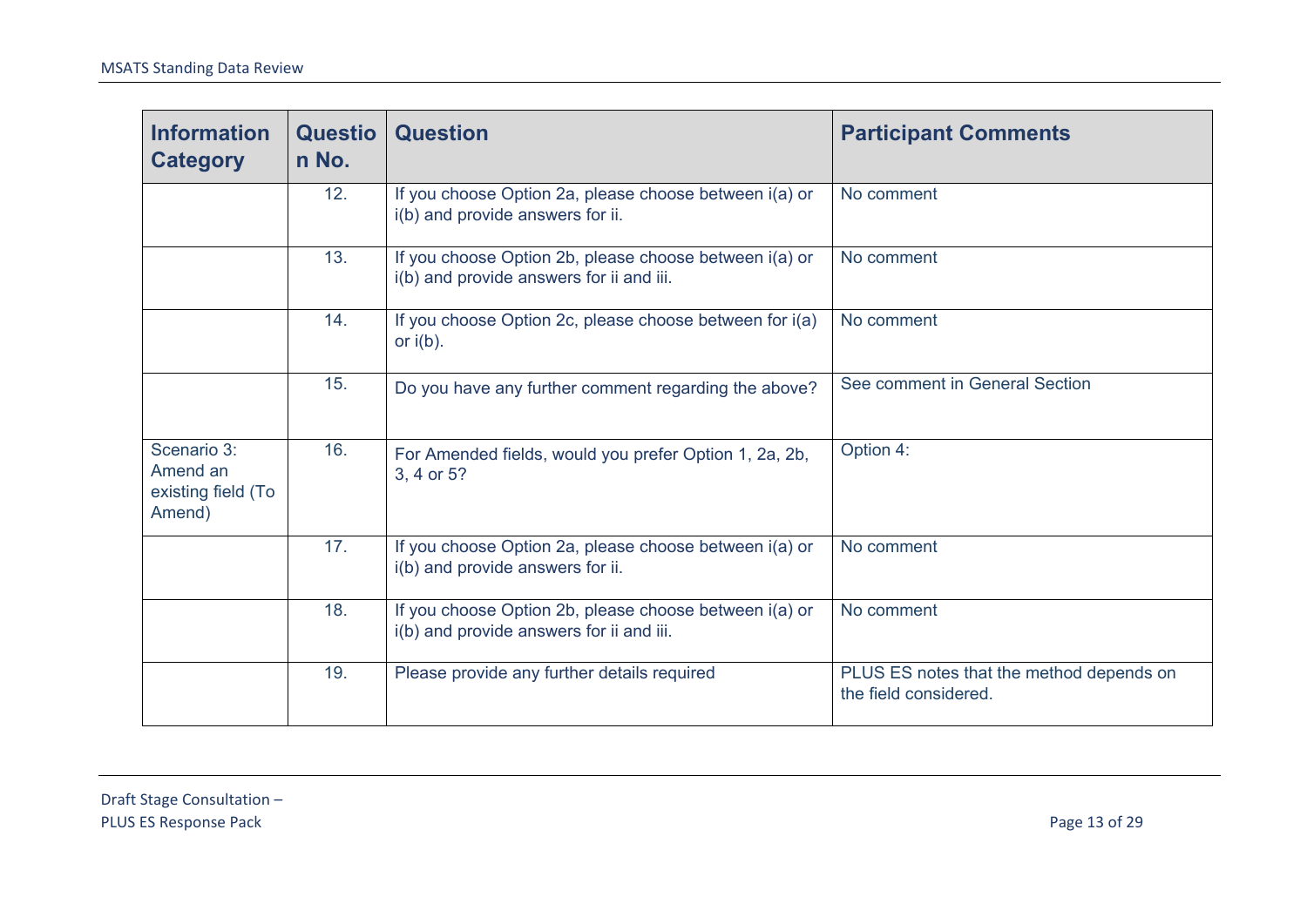| <b>Information</b><br><b>Category</b>             | <b>Questio</b><br>n No. | <b>Question</b>                                                                                       | <b>Participant Comments</b>                                                                                                                                                                                                                                                                                                                                                                                                                     |
|---------------------------------------------------|-------------------------|-------------------------------------------------------------------------------------------------------|-------------------------------------------------------------------------------------------------------------------------------------------------------------------------------------------------------------------------------------------------------------------------------------------------------------------------------------------------------------------------------------------------------------------------------------------------|
|                                                   |                         |                                                                                                       | Further recommend:<br>that a validation is performed on<br>$\bullet$<br>existing data before amending fields<br>when new fields are created for existing<br>$\bullet$<br>data, to separate existing fields, the<br>existing fields should only be removed<br>once the participants are comfortable<br>that the data has been populated in the<br>new fields. i.e Transformer Ratio<br>(existing) split to CT Ratio and VT Ratio<br>(new fields) |
| Outbound<br><b>Notification</b><br><b>Options</b> | 20.                     | For Outbound Notifications, would you prefer Option 1,<br>1a, 2, or 3?                                | PLUS ES preference is Option 1                                                                                                                                                                                                                                                                                                                                                                                                                  |
|                                                   | 21.                     | Do you have an alternate method of receiving Outbound<br>Notifications? If so, please provide details | No comment                                                                                                                                                                                                                                                                                                                                                                                                                                      |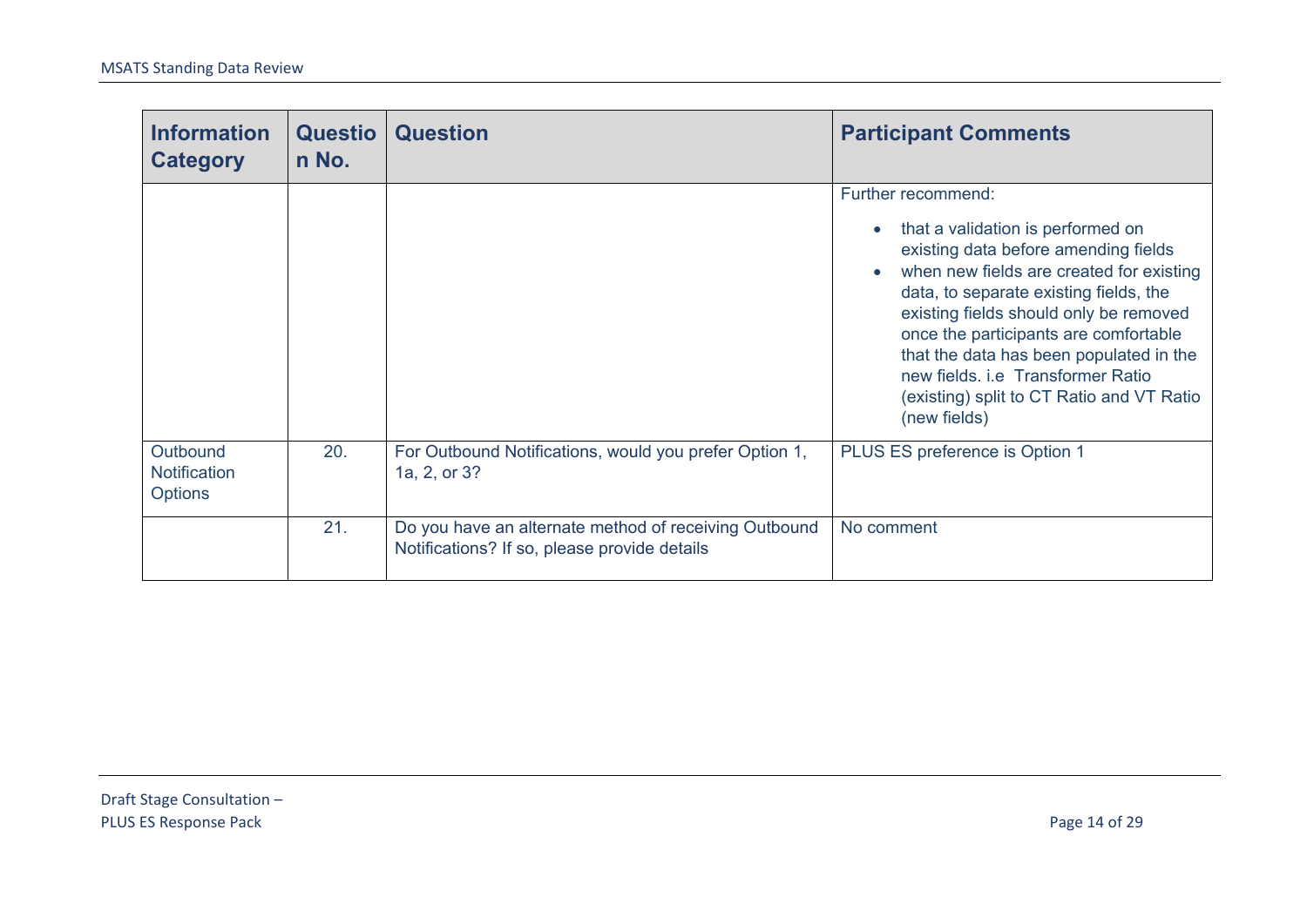#### **2.3Other Matters**

| <b>Information</b>   | <b>Questio</b> | <b>Question</b>                            | <b>Participant Comments</b>                       |
|----------------------|----------------|--------------------------------------------|---------------------------------------------------|
| Category             | n No.          |                                            |                                                   |
| <b>Consumer Data</b> | 22.            | Do you agree with the proposed new fields? | It is hard to make a comment when there is not    |
| <b>Right</b>         |                |                                            | enough detail on the proposed fields. i.e. Will   |
|                      |                |                                            | these two fields be flags or would they contain   |
|                      |                |                                            | the account holder's details?                     |
|                      |                |                                            | PLUS ES understands that this information will    |
|                      |                |                                            | have to be provided somehow but questions if      |
|                      |                |                                            | this information is to be stored in MSATS. If so, |
|                      |                |                                            | it then sets a possible precedent for other       |
|                      |                |                                            | customer related data to be included in MSATS.    |
|                      |                |                                            | One could argue the Market settlement and         |
|                      |                |                                            | transfers solution is not the database for this   |
|                      |                |                                            | information and its intended use.                 |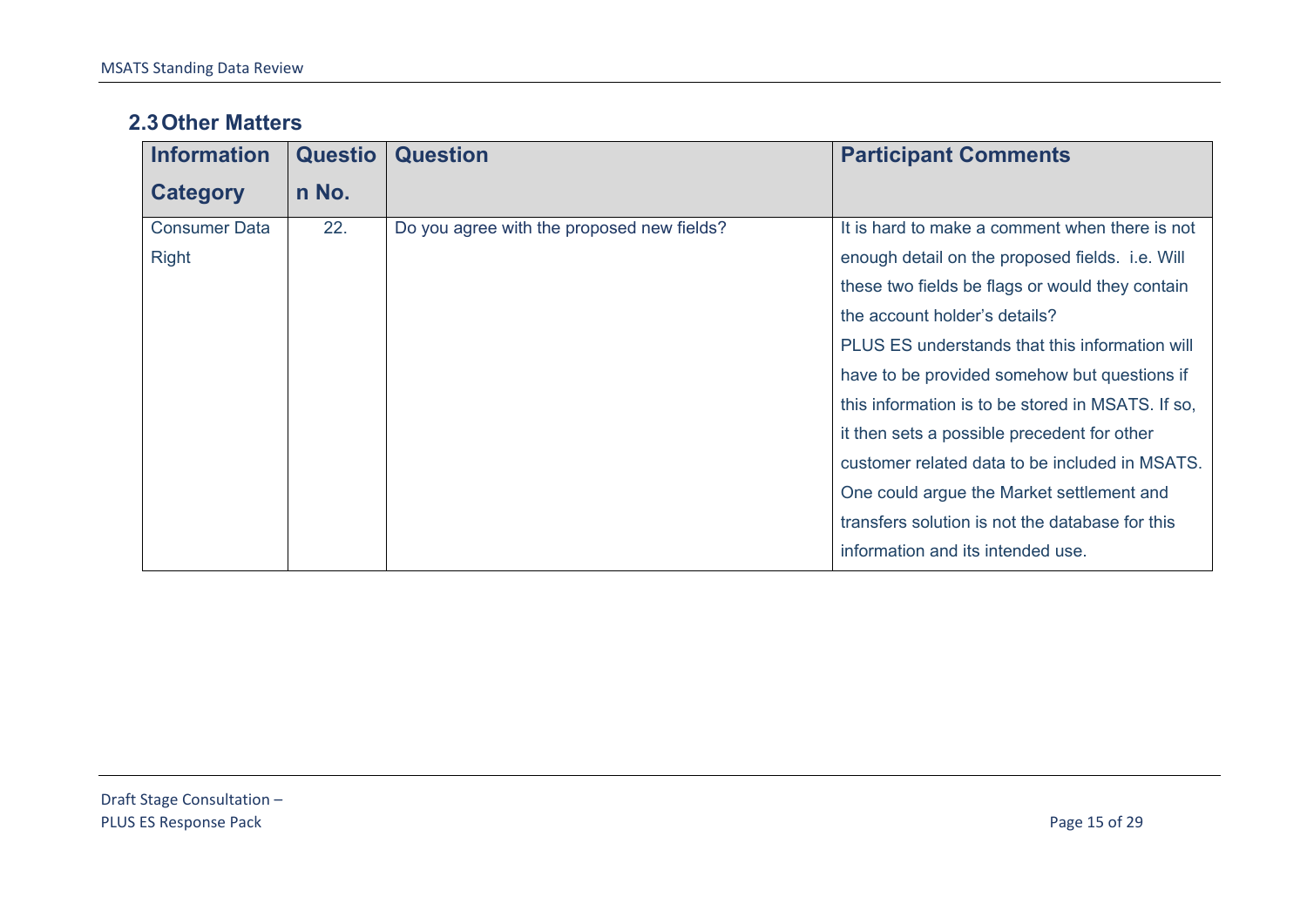| <b>Information</b> | <b>Questio</b> | <b>Question</b>                                         | <b>Participant Comments</b>                    |
|--------------------|----------------|---------------------------------------------------------|------------------------------------------------|
| <b>Category</b>    | n No.          |                                                         |                                                |
|                    | 23.            | What types of scenarios - including specific examples - | The fields proposed will not deliver any value |
|                    |                | could be envisaged which would raise complexities       | unless one is able to validate the customer    |
|                    |                | whose resolution would be required in order to achieve  | consenting is the customer account holder.     |
|                    |                | the data sharing objectives?                            | A customer has changed FRMP but                |
|                    |                |                                                         | remains the account holder of the site.        |
|                    |                |                                                         | A customer has moved and changed               |
|                    |                |                                                         | FRMP How is the FRMP to validate the           |
|                    |                |                                                         | account holder                                 |
|                    |                |                                                         | A customer has moved out but the               |
|                    |                |                                                         | FRMP is the same.                              |
|                    |                |                                                         | Retailers systems are based on the account     |
|                    |                |                                                         | holder/customer, MSATS has the NMI as a        |
|                    |                |                                                         | Unique identifier and is not a customer        |
|                    |                |                                                         | database.                                      |
|                    | 24.            | What sorts of consequences - including potential        | Not enough detail on the fields to determine   |
|                    |                | unintended consequences – may need to be considered     | consequences.                                  |
|                    |                | in respect of these fields?                             |                                                |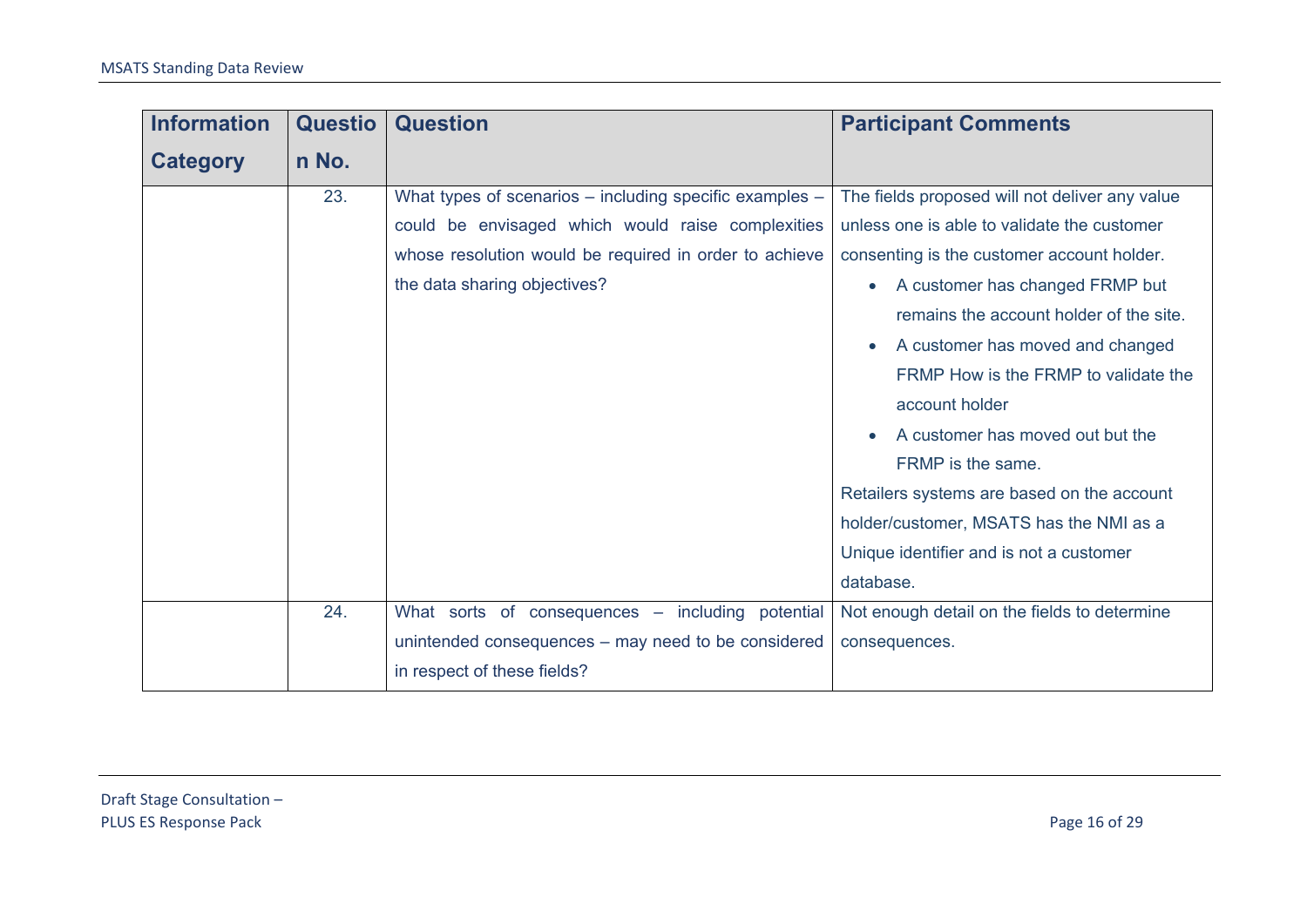| <b>Information</b> | <b>Questio</b> | <b>Question</b>                                          | <b>Participant Comments</b>                   |
|--------------------|----------------|----------------------------------------------------------|-----------------------------------------------|
| <b>Category</b>    | n No.          |                                                          |                                               |
|                    | 25.            | Do you agree with the timeframe for updating the data in | PLUS ES believes it is reasonable as it would |
|                    |                | these fields?                                            | have to be automated and Retailers will incur |
|                    |                |                                                          | system changes for these fields.              |
|                    | 26.            | Are there other suggestions to help meet the ACCC's      | No comment                                    |
|                    |                | objective?                                               |                                               |
| <b>NTC</b>         | 27.            | Given this change commenced on 1 December 2017, to       | Since the commencement issues experienced:    |
|                    |                | what extent are you seeing issues with the population of | MPB receive late notice of tariff changes     |
|                    |                | the NTC?                                                 | which places undue pressure on the            |
|                    |                |                                                          | MPB to update their systems                   |
|                    |                |                                                          | accordingly.                                  |
|                    |                |                                                          | Sometime PLUS ES finds out indirectly         |
|                    |                |                                                          | from other retailers there are tariff         |
|                    |                |                                                          | changes                                       |
|                    |                |                                                          | The above are experienced annually            |
|                    |                |                                                          | (mid-year) when tariff changes are made       |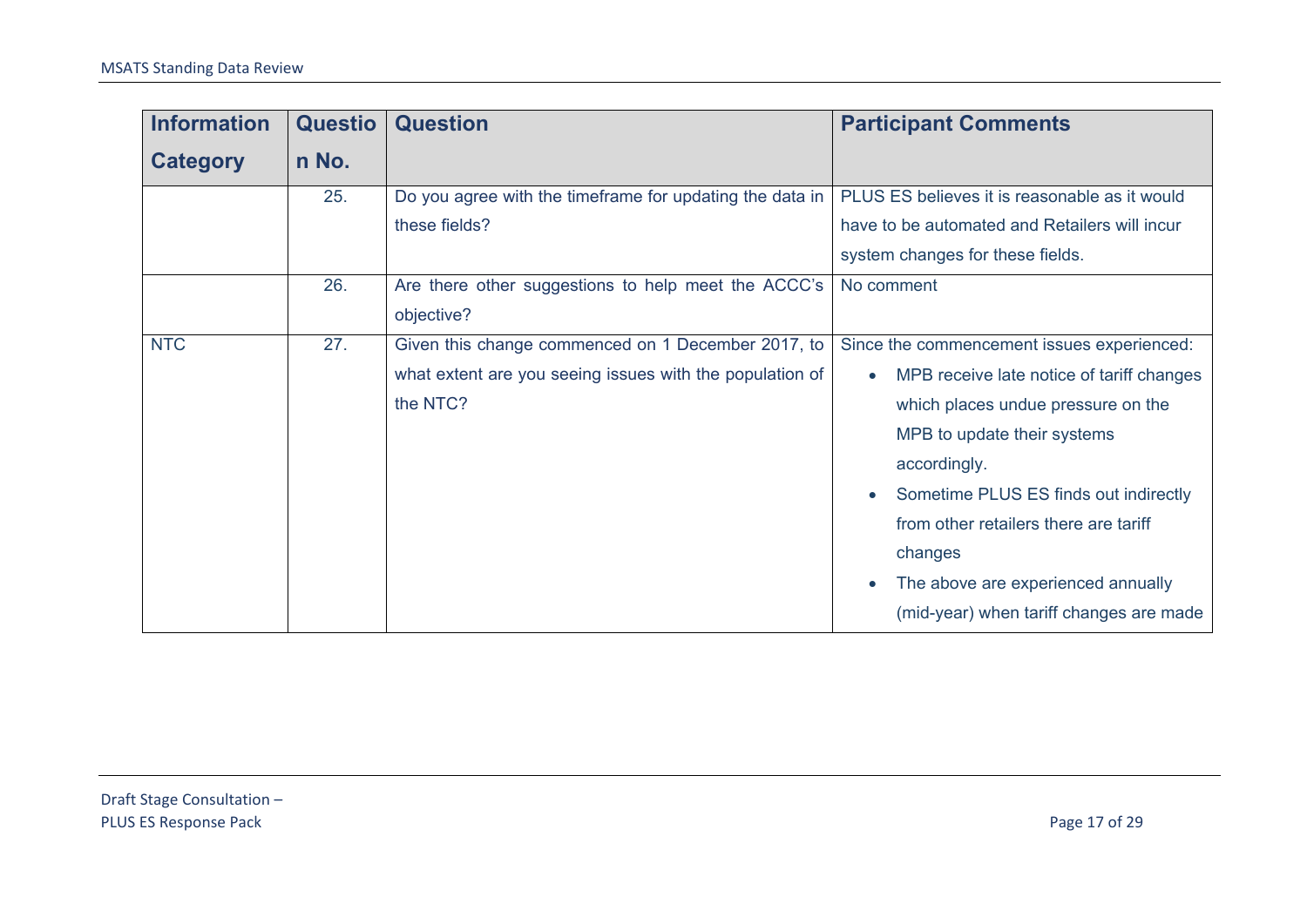| <b>Information</b> | <b>Questio</b> | <b>Question</b>                                          | <b>Participant Comments</b>                |
|--------------------|----------------|----------------------------------------------------------|--------------------------------------------|
| <b>Category</b>    | n No.          |                                                          |                                            |
|                    | 28.            | If AEMO was to review the obligations on NTC, out of the | PLUS ES prefers option c) which is current |
|                    |                | options proposed, which do you see being the most        | practice.                                  |
|                    |                | effective to address the current issues experienced.     | Alternatively, an MP uses the NTC for a    |
|                    |                | Please provide reasons as to why you think the options   | utilisation of the meter ad then the LNSP  |
|                    |                | you've chosen would address the issue.                   | determines and applies the correct NTC.    |
|                    |                | a) Compliance options for MPB performance for            |                                            |
|                    |                | incorrectly populating NTC                               |                                            |
|                    |                | b) Retailer obligations to inform the MC and MPB of      |                                            |
|                    |                | the appropriate NTC                                      |                                            |
|                    |                | c) Network obligations to correct an incorrectly         |                                            |
|                    |                | populated NTC within three business days; and or         |                                            |
|                    |                | d) If networks are provided the obligation to populate   |                                            |
|                    |                | NTC then they will have only three business days         |                                            |
|                    |                | to correctly populate this after the metering            |                                            |
|                    |                | installation details are provided by the MPB, this will  |                                            |
|                    |                | ensure there are not additional delays to the            |                                            |
|                    |                | commissioning of the meter in MSATS                      |                                            |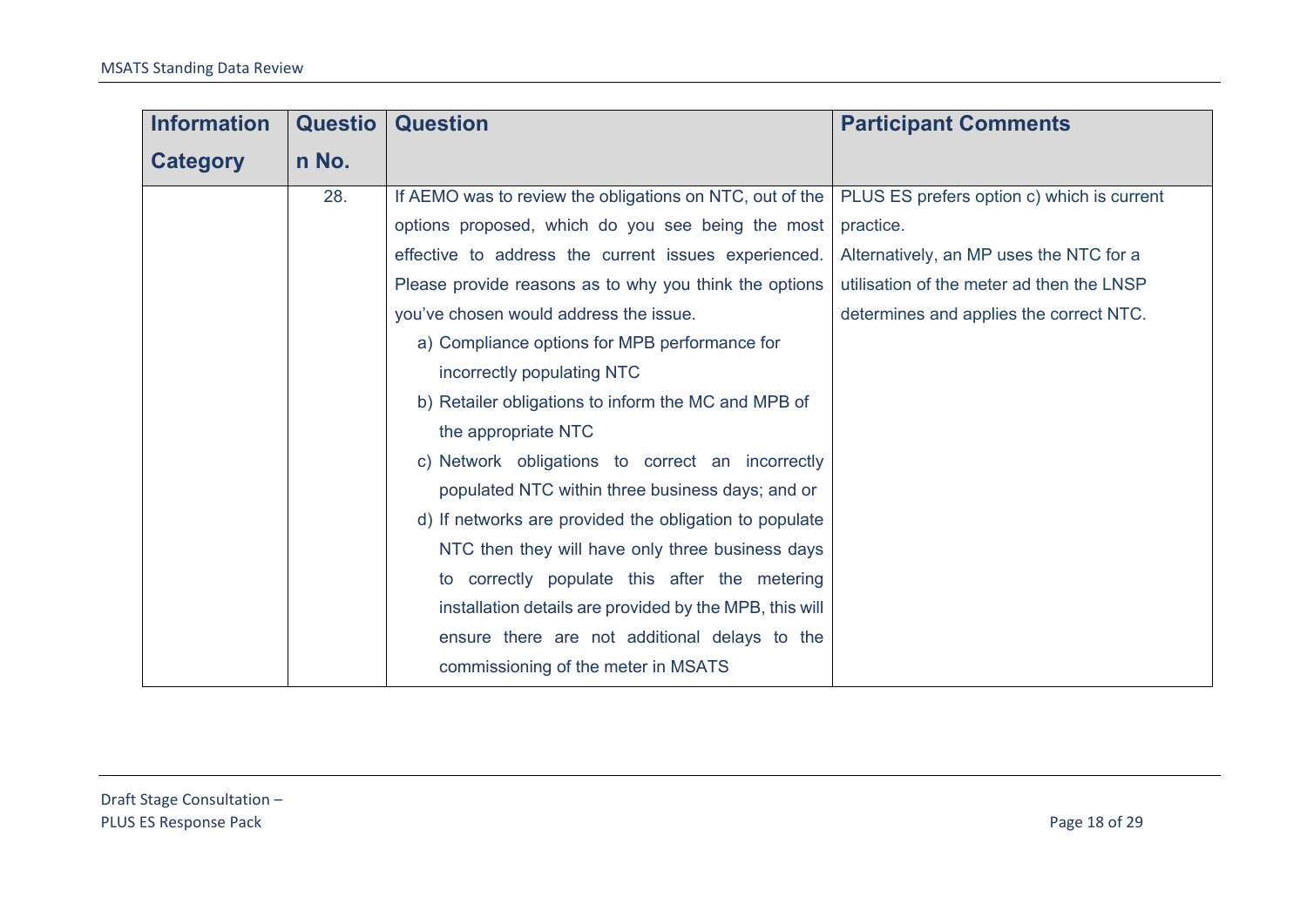| <b>Information</b> | <b>Questio</b> | <b>Question</b>                                     | <b>Participant Comments</b>                       |
|--------------------|----------------|-----------------------------------------------------|---------------------------------------------------|
| <b>Category</b>    | n No.          |                                                     |                                                   |
|                    | 29.            | Do you have any comments on the options provided by | PLUS ES comments on the 2 options:                |
|                    |                | <b>Endeavour Energy?</b>                            | -Option 1 - We are unsure whether the register    |
|                    |                |                                                     | information alone provides enough detail of the   |
|                    |                |                                                     | metering installation configuration to enable the |
|                    |                |                                                     | network to determine accurately the NTC.          |
|                    |                |                                                     | - Option 2 – the proposal looks very similar to a |
|                    |                |                                                     | utilisation code.                                 |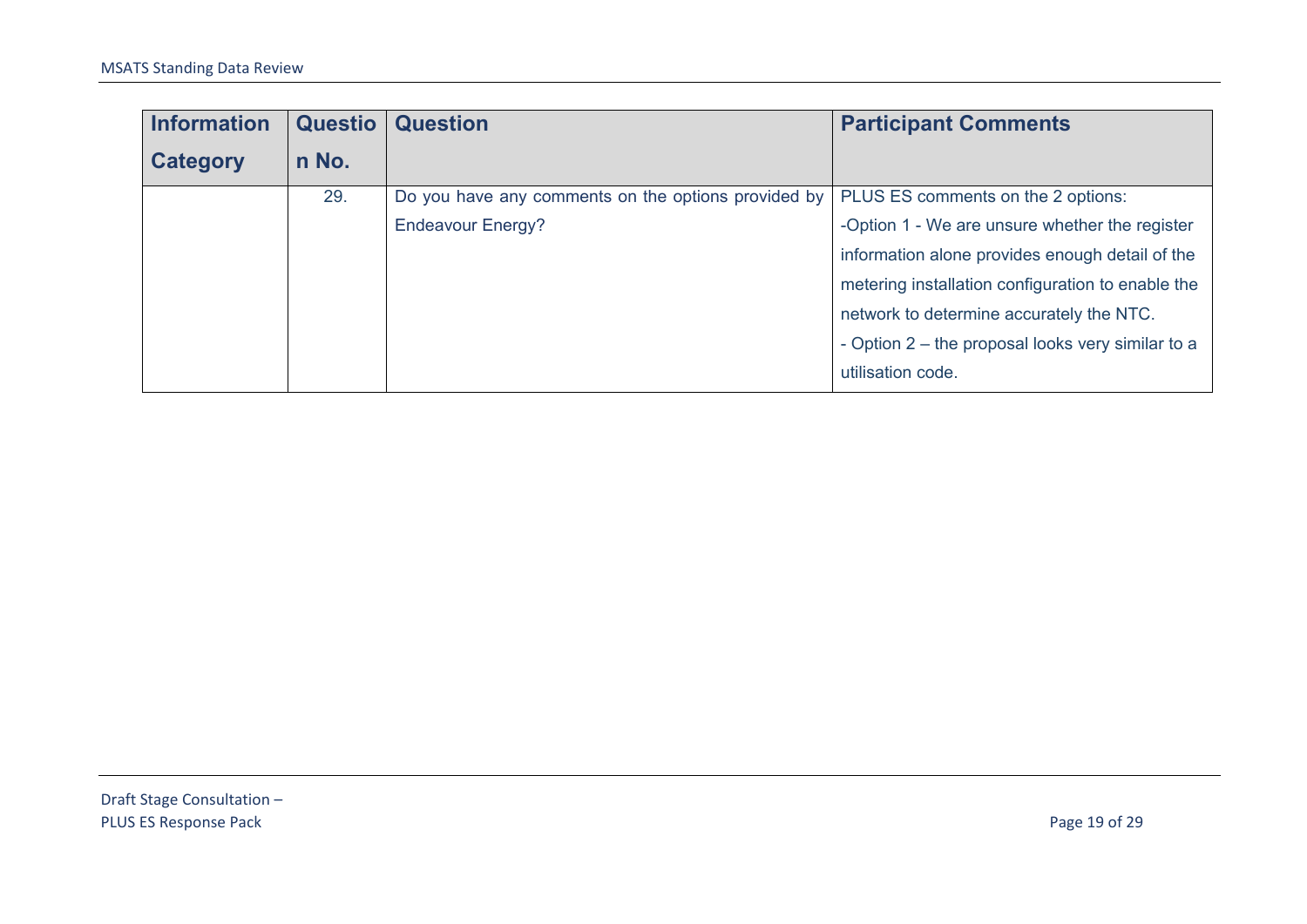# **3. Proposed Changes in MSATS Procedures - WIGS**

<span id="page-19-0"></span>

| <b>Section No/Field Name</b>                     | <b>Participant Comments</b>                                                                                                                                                                      |
|--------------------------------------------------|--------------------------------------------------------------------------------------------------------------------------------------------------------------------------------------------------|
| General                                          | Field/Value comments proposed by PLUS ES and accepted in the Section 2 of this<br>document, should be reflected in the WIGS Procedures, where applicable.                                        |
| General across multiple CRs - GPS<br>coordinates | PLUS ES queries whether GPS Cordinates in the applicable CR tables be updated to<br>reflect GPS Coordinates Long and GPS Coordinates Lat, as per the Standing Data for<br><b>MSATS</b> document. |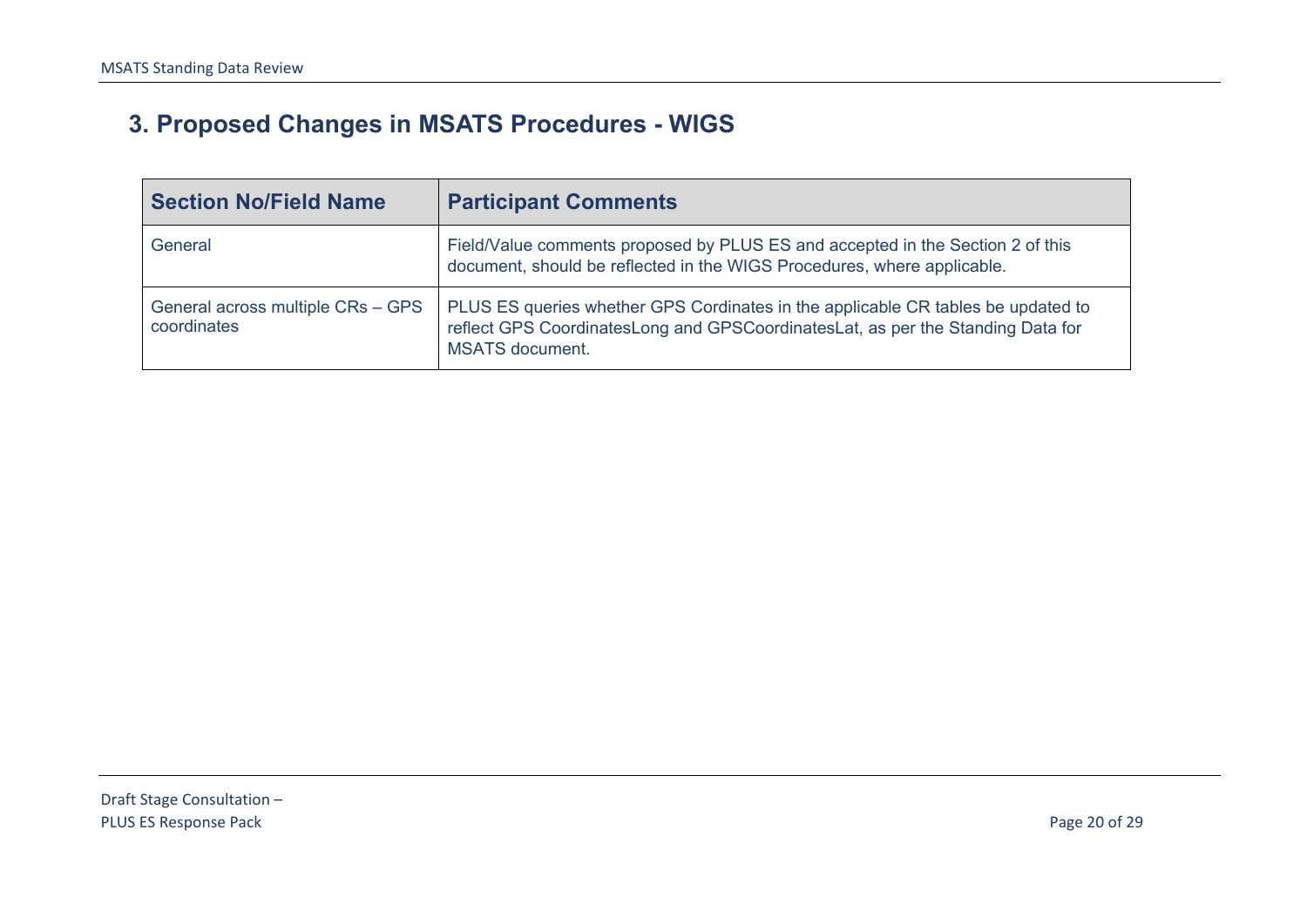# **4. Proposed Changes in MSATS Procedures - CATS**

<span id="page-20-0"></span>

| <b>Section No/Field Name</b>      | <b>Participant Comments</b>                                                            |
|-----------------------------------|----------------------------------------------------------------------------------------|
| General                           | Field/Value comments made and accepted in the issue paper section should be reflected  |
|                                   | in the CATS Procedures, where applicable.                                              |
| General across multiple CRs - GPS | PLUS ES queries whether GPS Cordinates in the applicable CR tables be updated to       |
| coordinates                       | reflect GPS CoordinatesLong and GPSCoordinatesLat, as per the Standing Data for        |
|                                   | <b>MSATS</b> document.                                                                 |
|                                   | Also applicable Table 16-C                                                             |
| 2.7 Retailer of Last Resort       | $Type - refer to section 13.6$ has been changed to refer to section 0. Section 13.6 is |
|                                   | the valid section                                                                      |
| 16.1 Introduction (c)             | <b>Hyperlink naming correction</b>                                                     |
|                                   | Error! Reference source not found: Table 16-C                                          |
| 16.3.3 CATS Standing Data Access  | <b>Hyperlink naming correction</b>                                                     |
| Rules (b)                         | Error! Reference source not found:                                                     |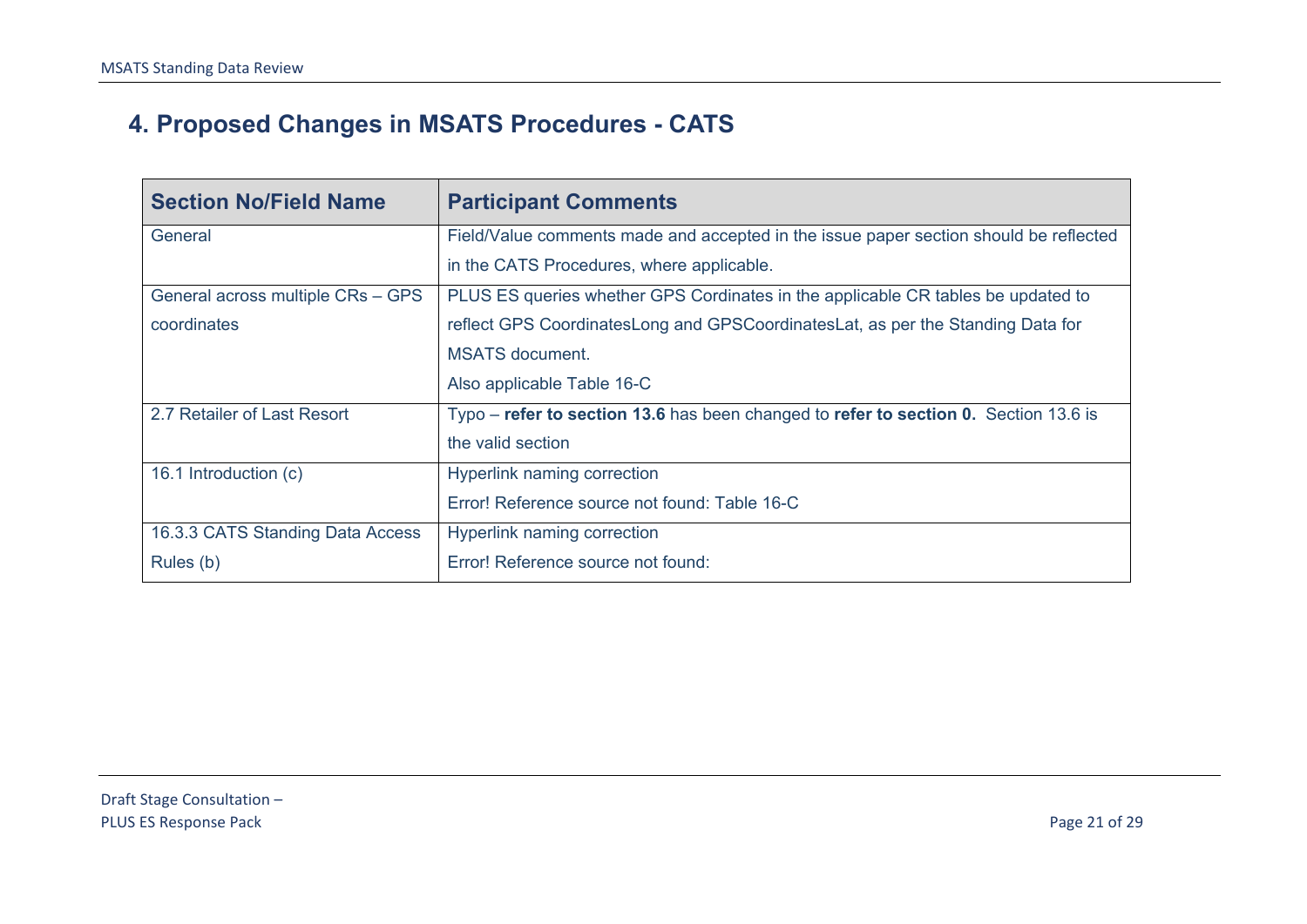# **5. Proposed Changes in Standing Data for MSATS Guideline**

<span id="page-21-0"></span>

| <b>Section No/Field Name</b>              | <b>Participant Comments</b>                                                           |
|-------------------------------------------|---------------------------------------------------------------------------------------|
| General                                   | Field/Value comments made and accepted in the issue paper section should be reflected |
|                                           | in the WIGS Procedures, where applicable.                                             |
| <b>Meter Malfunction Exemption</b>        | PLUS ES supports AEMO's conclusion.                                                   |
| <b>Number</b>                             | In addition PLUS ES recommends, aligning the availability of the field with:          |
|                                           | the automation of the process                                                         |
|                                           | the updating of the appropriate exemption procedure                                   |
| <b>Meter Malfunction Exemption Expiry</b> | PLUS ES supports AEMO's conclusion.                                                   |
| <b>Date</b>                               | In addition PLUS ES recommends, aligning the availability of the field with:          |
|                                           | the automation of the process                                                         |
|                                           | the updating of the appropriate exemption procedure                                   |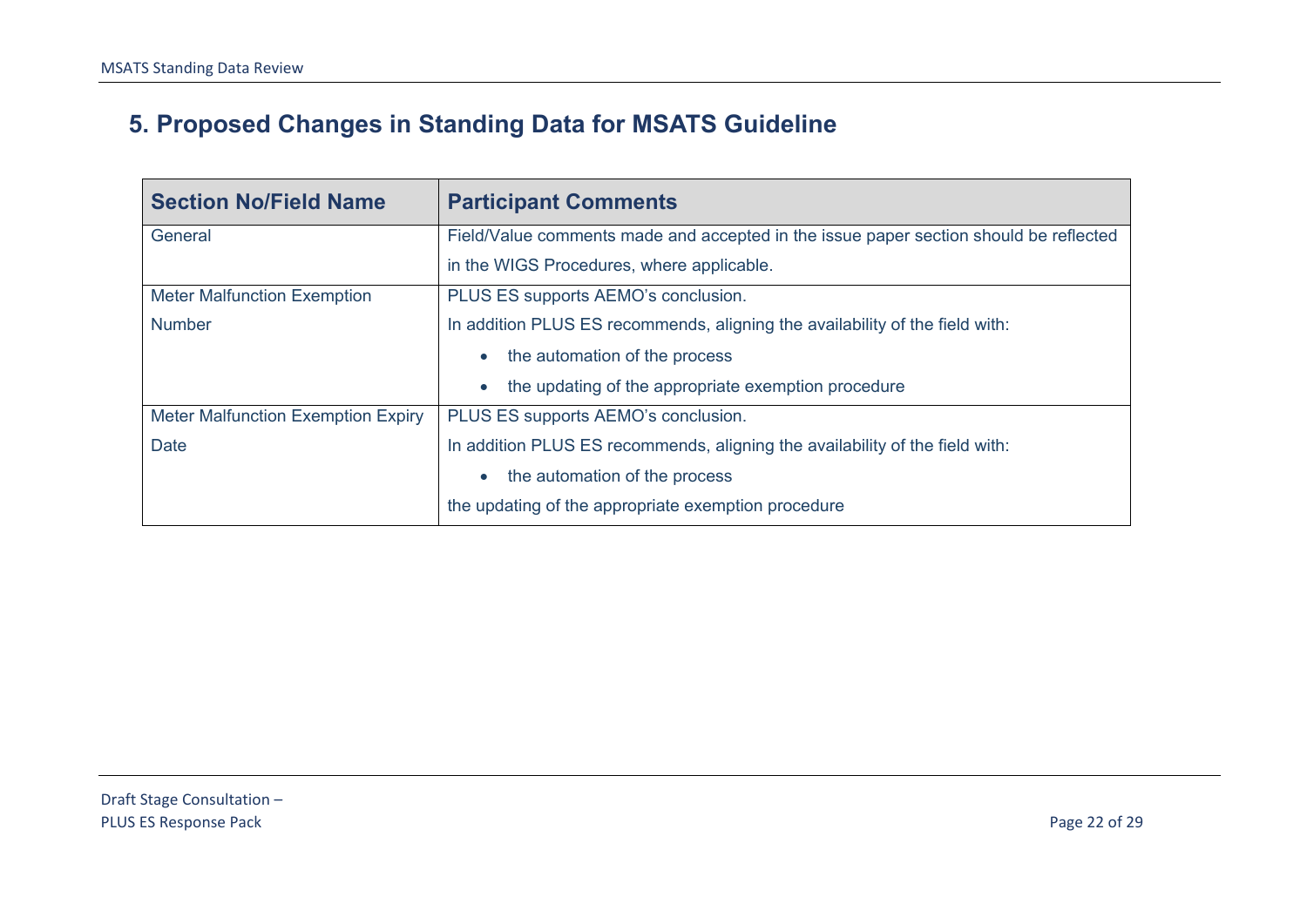| <b>Section No/Field Name</b> | <b>Participant Comments</b>                                                                 |
|------------------------------|---------------------------------------------------------------------------------------------|
| CT/VT Last Test Date.        | PLUS ES does not support the proposed additional transformer fields. This is asset          |
|                              | management information and we consider it not appropriate for MSATS.                        |
|                              | There are various nuances in the way that MC's and MP's will record and manage              |
|                              | transformers and the associated database modelling. The proposals would not be              |
|                              | correctly reflected in MSATS. This information belongs with individual MC's and MP's        |
|                              | asset management systems and not in a market settlement and transfer solution.              |
|                              | Furthermore:                                                                                |
|                              | there are MC/MP audits in place to ensure they are complying with their<br>$\bullet$        |
|                              | obligations and                                                                             |
|                              | a last test date could enable the FRMP to discriminate against the customer if<br>$\bullet$ |
|                              | a test was imminent due to the prohibitive costs.                                           |
| <b>CT/VT Accuracy Class</b>  | PLUS ES does not support the proposed additional transformer fields. This is asset          |
|                              | management information and we consider it not appropriate for MSATS.                        |
|                              | There are various nuances in the way that MC's and MP's will record and manage              |
|                              | transformers and the associated database modelling. The proposals would not be              |
|                              | correctly reflected in MSATS. This information belongs with individual MC's and MP's        |
|                              | asset management systems and not in a market settlement and transfer solution.              |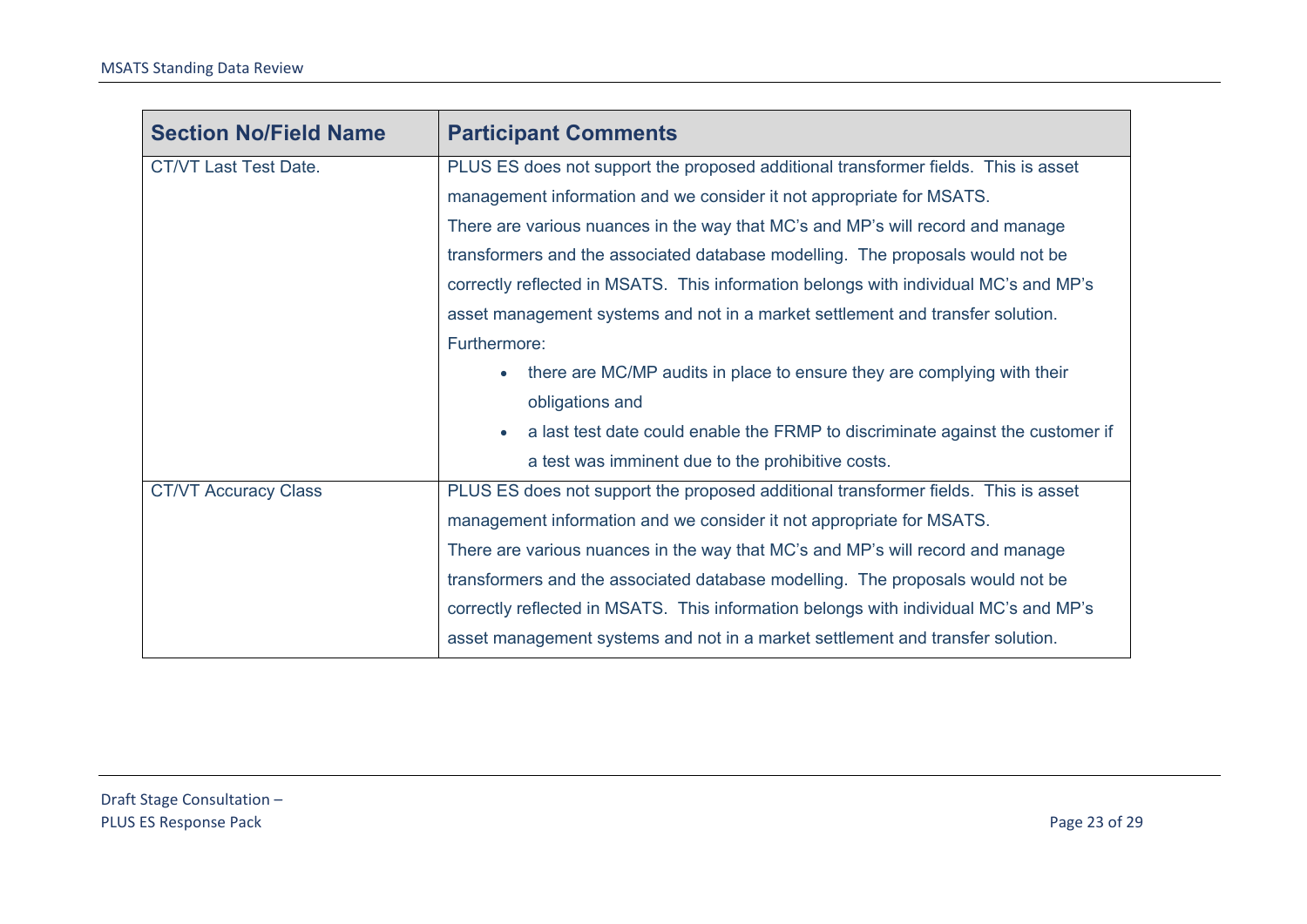| <b>Section No/Field Name</b>                | <b>Participant Comments</b>                                                            |
|---------------------------------------------|----------------------------------------------------------------------------------------|
| <b>Proposed Validations for transformer</b> | PLUS ES does not support the proposed validations on the basis that maintaining the    |
| information fields - General                | table, adding new, removing old, to cover valid or invalid combinations $-$ is not     |
|                                             | addressed.                                                                             |
|                                             | Secondly, PLUS ES believes that this information would impose a burden but not add     |
|                                             | any value for tasks such as assisting market transfers.                                |
|                                             | The market would get more benefit with a much lower administrative burden by applying  |
|                                             | a simpler, more abstract detail to manage transformers.                                |
|                                             | PLUS ES proposes that market NMI's be tagged to identify if they are HV, LVCT or WC.   |
|                                             | This simple information assists FRMP and MC's for market transfers, without the burden |
|                                             | of trying to record superfluous information on MSATS                                   |
| Proposed Validations for transformer        | PLUS ES do not support the validations as it does not necessarily define all of the    |
| information fields - CT Type                | nuances of CT's at HV or LV sites. i.e. Other would have to be an enumeration for      |
|                                             | completeness and one would question the value this enumeration would deliver to the    |
|                                             | Market.                                                                                |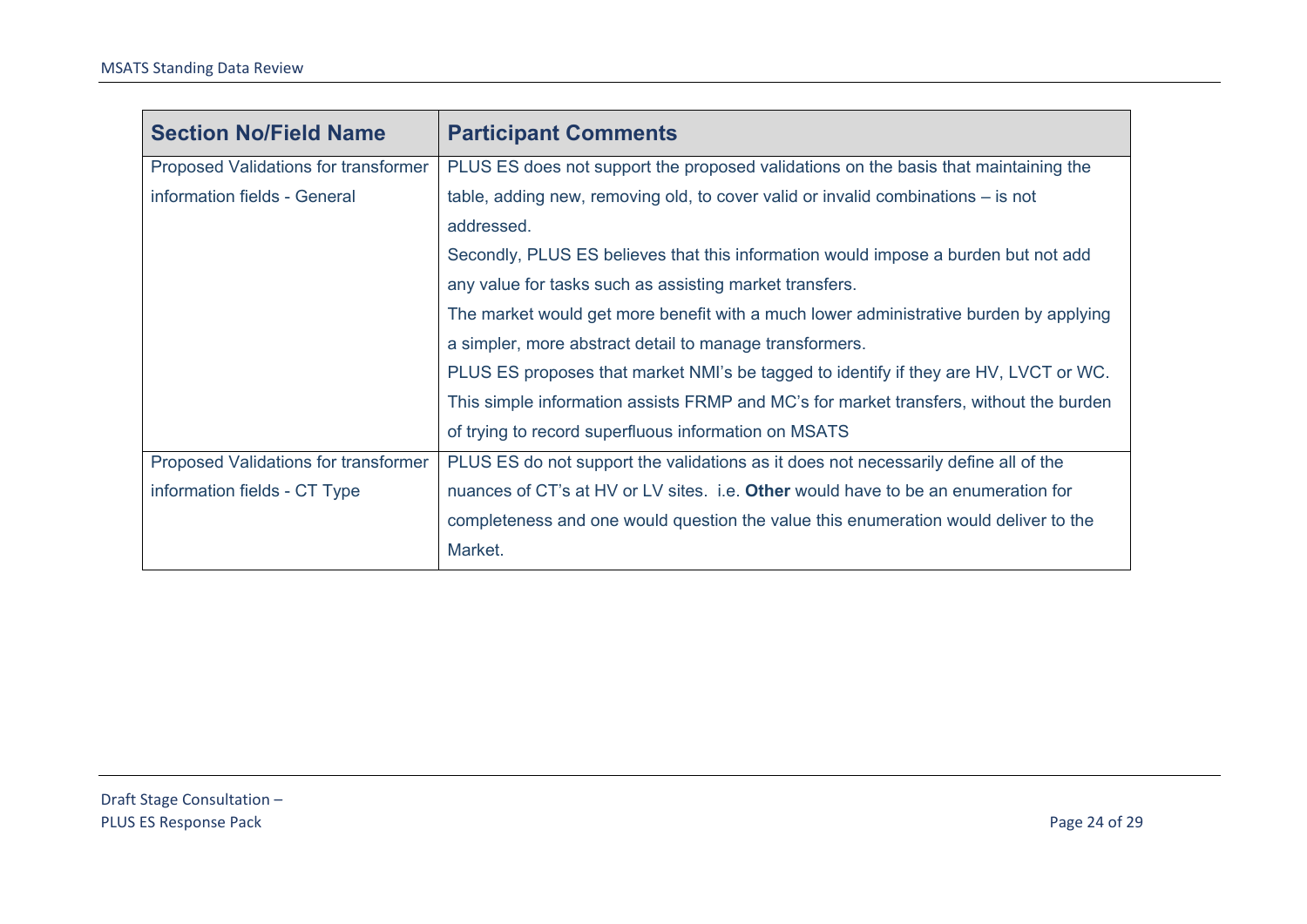| <b>Section No/Field Name</b> | <b>Participant Comments</b>                                                                                                                                                                                                                                                         |
|------------------------------|-------------------------------------------------------------------------------------------------------------------------------------------------------------------------------------------------------------------------------------------------------------------------------------|
| SharedIsolationPointFlag     | PLUS ES recommends that the shared fuse details captured need to be more detailed to                                                                                                                                                                                                |
|                              | deliver full benefits/efficiencies. It is not sufficient to just identify the shared isolation point                                                                                                                                                                                |
|                              | upstream. One would also need to model at a meter level. The modelling would have to                                                                                                                                                                                                |
|                              | have a similar concept of parent NMI vs child NMIs.                                                                                                                                                                                                                                 |
|                              | For example,                                                                                                                                                                                                                                                                        |
|                              | Smart<br>Z<br>Meter<br>Individual<br>METER 1<br>Isolation<br>Z<br>Z<br>METER 2<br>METER 2<br>Z<br>Z<br>Shared<br>Shared<br>METER 3<br>METER 3<br>Isolation<br>Isolation<br>Z<br>Z<br>After (first) smart meter install<br><b>Prior to smart meter install</b><br>METER 4<br>METER 4 |
|                              | If the shared fuse is only identified at the isolation point, then one cannot identify that                                                                                                                                                                                         |
|                              | meter 1 has a Meter Protective device (MPD) and would not require a temporary isolation                                                                                                                                                                                             |
|                              | for any future work. This applies for all meters on the same isolation location.                                                                                                                                                                                                    |
| <b>Meter Read Type Code</b>  | Proposed as Mandatory in issues paper but required in Standing Data for MSATS doc.                                                                                                                                                                                                  |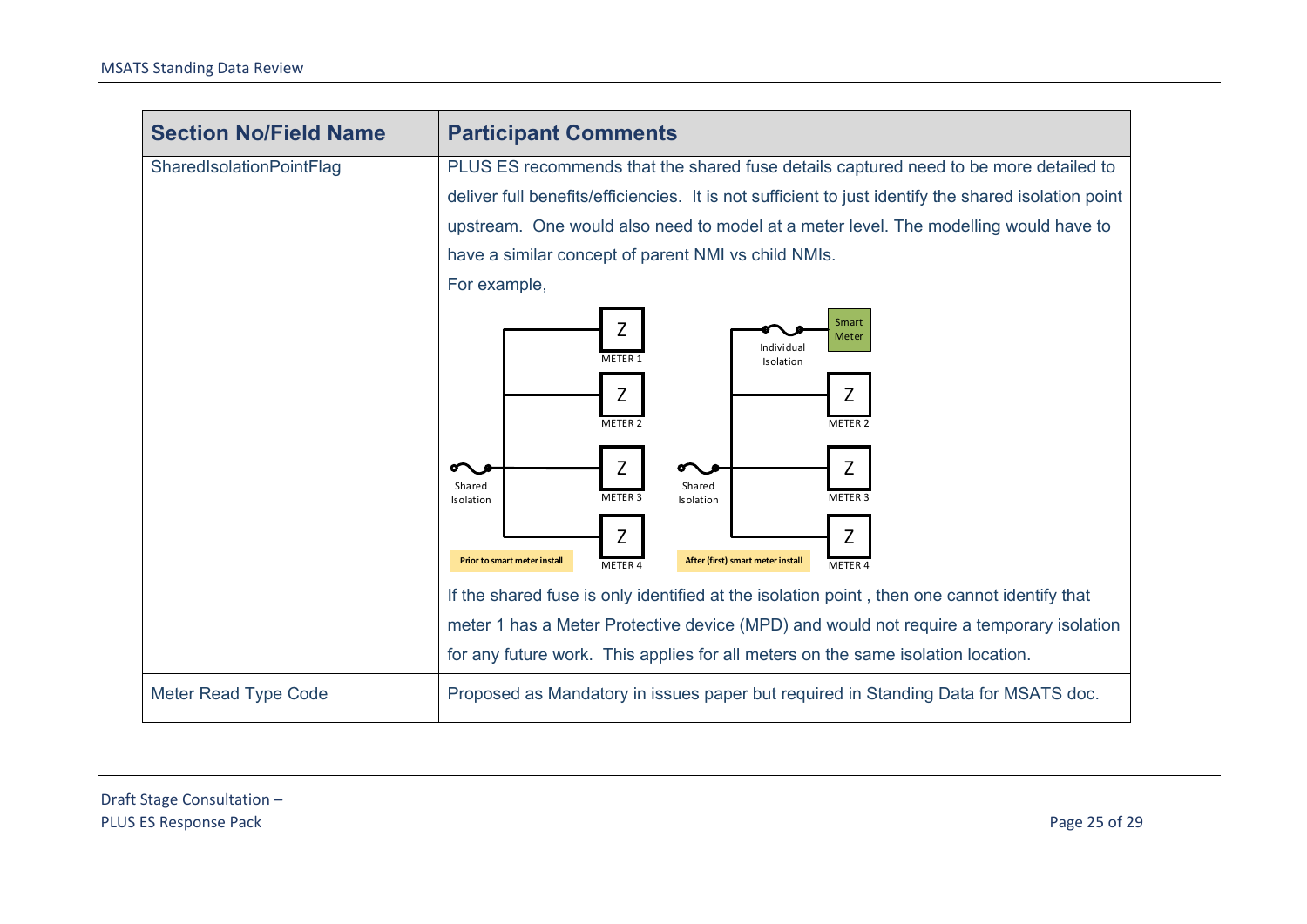| <b>Section No/Field Name</b>    | <b>Participant Comments</b>                                                                        |
|---------------------------------|----------------------------------------------------------------------------------------------------|
| Meter Use                       | <b>Solar/PV</b> enumeration: there are other fields which this value could be derived<br>$\bullet$ |
|                                 | from. For example, a revenue meter which has Solar/PV what would one select?                       |
|                                 | PLUS ES recommends this field to be removed.                                                       |
| Time of Day                     | <b>PLUS ES recommends:</b>                                                                         |
|                                 | an additional enumeration of <b>Demand.</b> This is a currently used $-$ a way of<br>$\bullet$     |
|                                 | describing a register.                                                                             |
|                                 | <b>INTERVAL</b> enumeration should be used for all Interval metering.<br>$\bullet$                 |
|                                 | <b>BUSINESS</b> enumeration – Business is a reflection of the customer. A time of day<br>$\bullet$ |
|                                 | is a reflection of a period. The Network Tariff against the Register / TOD would                   |
|                                 | reflect business. Hence, propose to not include the enumeration.                                   |
| <b>Next Scheduled Read Date</b> | PLUS ES is querying the requirement of a NSRD for Type 7 metering<br>$\bullet$                     |
|                                 | installations, as they are unmetered.                                                              |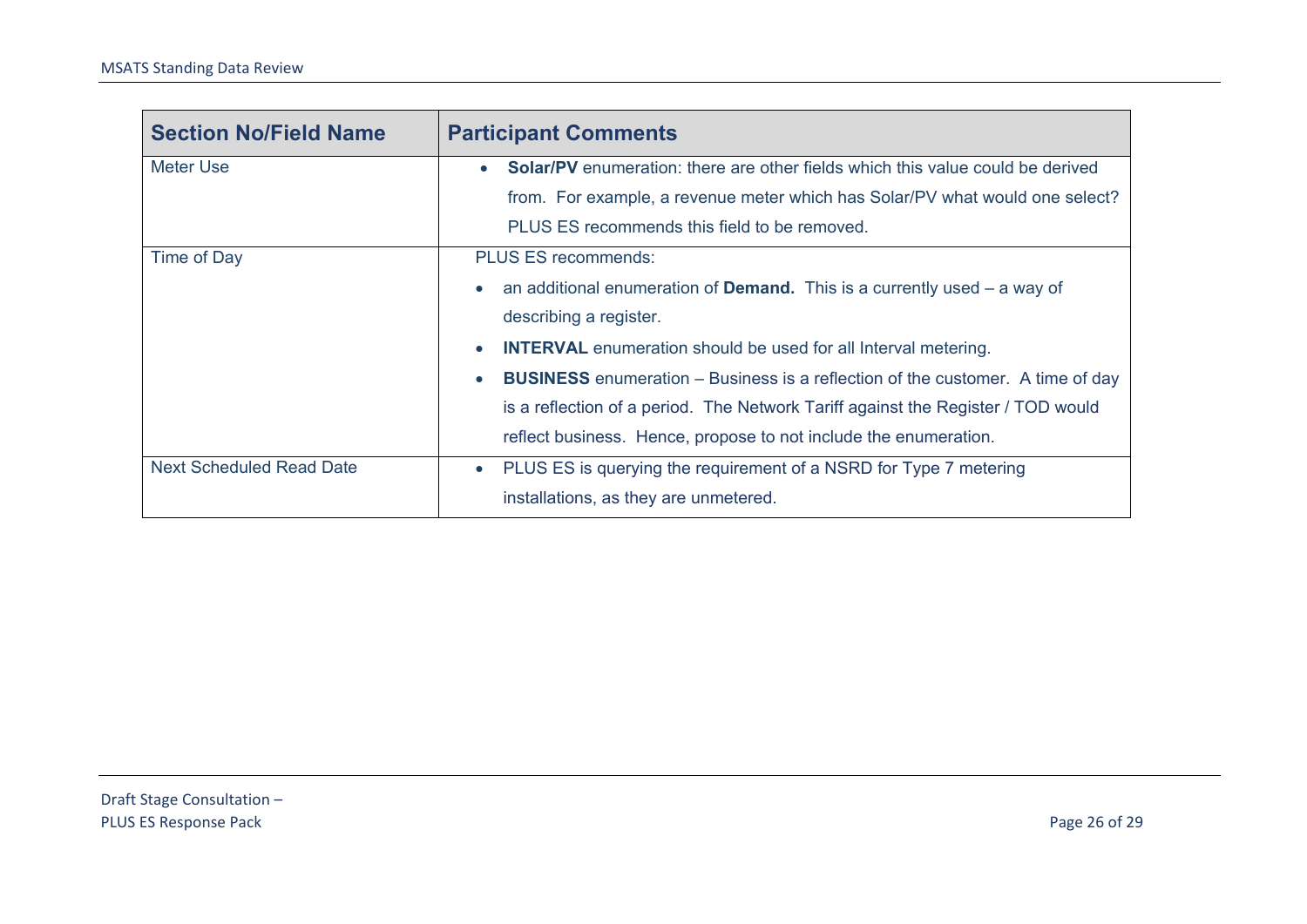<span id="page-26-0"></span>

| <b>Heading</b>         | <b>Participant Comments</b>                                                                                                                                                                                                                                                                                                                                                                                                                                                                                                                                                                    |
|------------------------|------------------------------------------------------------------------------------------------------------------------------------------------------------------------------------------------------------------------------------------------------------------------------------------------------------------------------------------------------------------------------------------------------------------------------------------------------------------------------------------------------------------------------------------------------------------------------------------------|
| <b>Data Transition</b> | PLUS ES has a concern with the options proposing data transition activities using<br>$\bullet$<br>the CR transactions and whether the bandwidth available to Market Participants<br>will be able to cater for the extraordinary large volumes - in addition to BAU<br>volumes.<br>• PLUS ES recommends that the analysis of the Data Transition options/methods<br>would be best suited in an IT/Solution Architecture focused forum with system<br>knowledge personnel – a discussion among peers. This approach would also<br>deliver a more informative outcome in a streamlined timeframe. |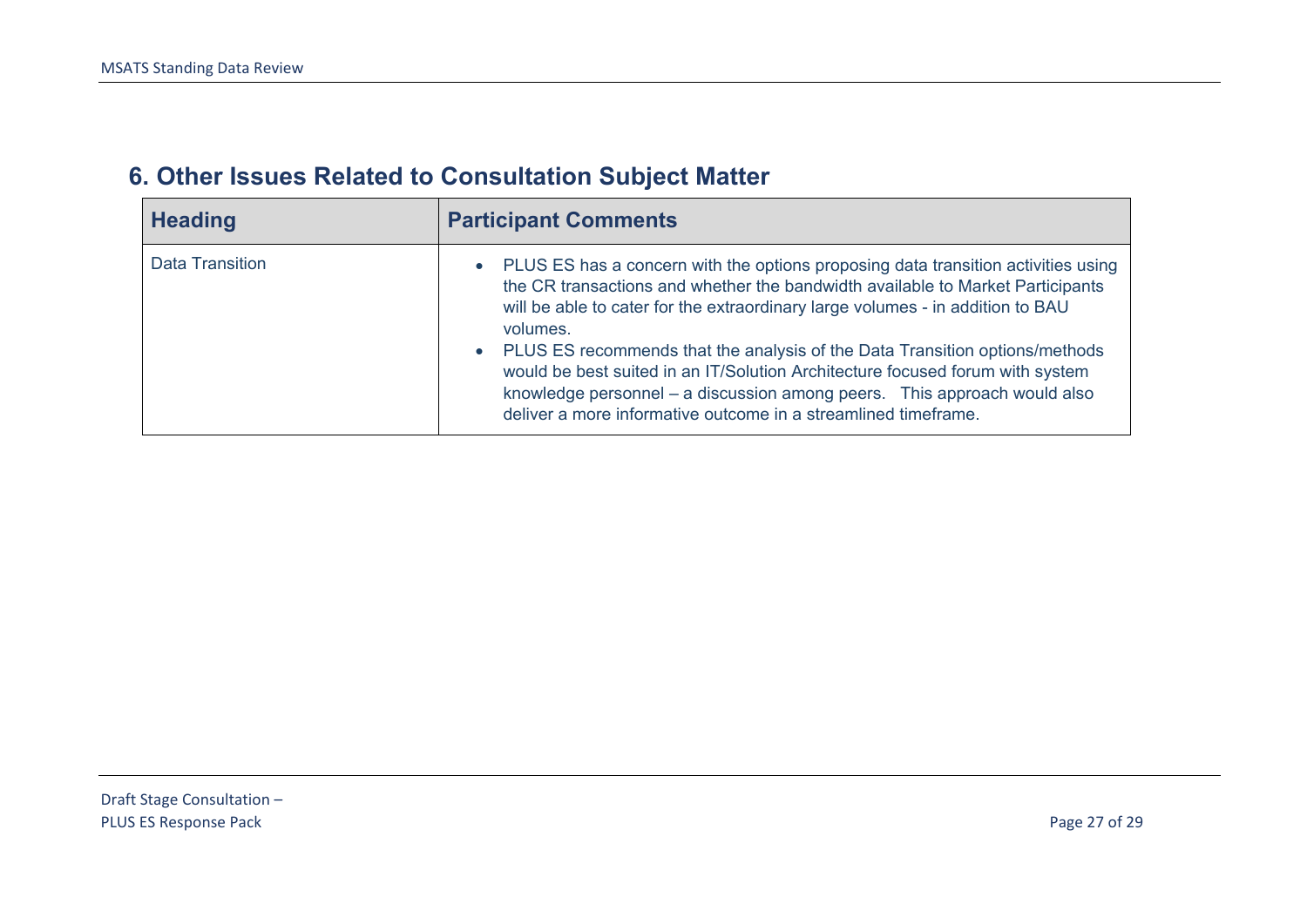# **7. Appendix**

A first glance of PLUS ES preferred data transition methods for new fields

<span id="page-27-0"></span>

| Field                                                                   | Data Population Option |
|-------------------------------------------------------------------------|------------------------|
| <b>G-NAF PID</b>                                                        | Bulk - No Notification |
| TN <sub>12</sub>                                                        | <b>CR<sub>S</sub></b>  |
| meter<br>malfuctionexeption<br>number                                   | <b>CRs</b>             |
| malfunction<br>exempion expiy<br>date                                   | <b>CRs</b>             |
| <b>CT Accuracy Class</b><br>and VT Accuracy<br>Class.                   | <b>CRs</b>             |
| <b>CT Test and VT</b><br>Test.                                          | CRs                    |
| <b>CT Sample Family</b><br><b>ID and VT Sample</b><br><b>Family ID.</b> | <b>CRs</b>             |